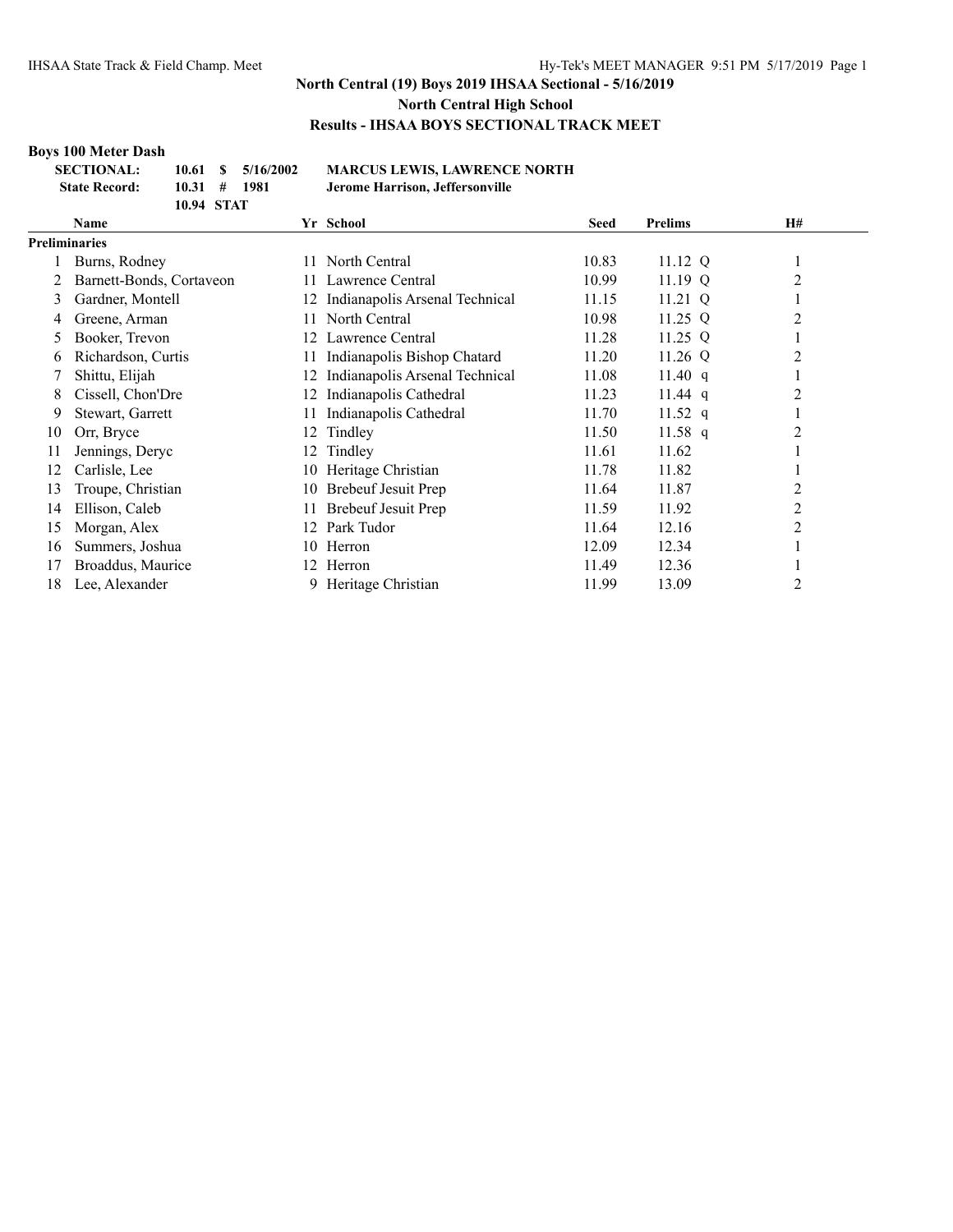## **Boys 100 Meter Dash**

| <b>SECTIONAL:</b>    |            | $10.61 \quad$ \$ $5/16/2002$ | <b>MARCUS LEWIS, LAWRENCE NORTH</b> |
|----------------------|------------|------------------------------|-------------------------------------|
| <b>State Record:</b> | 10.31#     | 1981                         | Jerome Harrison, Jeffersonville     |
|                      | 10.94 STAT |                              |                                     |

| <b>Name</b>              |   |                             | <b>Prelims</b>                                                                                                                               | <b>Finals</b> | <b>Points</b> |
|--------------------------|---|-----------------------------|----------------------------------------------------------------------------------------------------------------------------------------------|---------------|---------------|
|                          |   |                             |                                                                                                                                              |               |               |
| Barnett-Bonds, Cortaveon |   | Lawrence Central            | 11.19                                                                                                                                        | 11.04         | 10            |
| Richardson, Curtis       |   | Indianapolis Bishop Chatard | 11.26                                                                                                                                        | 11.12         | 8             |
| Greene, Arman            |   | North Central               | 11.25                                                                                                                                        | 11.21         | 6             |
| Gardner, Montell         |   |                             | 11.21                                                                                                                                        | 11.22         |               |
| Shittu, Elijah           |   |                             | 11.40                                                                                                                                        | 11.24         |               |
| Burns, Rodney            |   |                             | 11.12                                                                                                                                        | 11.27         |               |
| Booker, Trevon           |   |                             | 11.25                                                                                                                                        | 11.34         |               |
| Cissell, Chon'Dre        |   | Indianapolis Cathedral      | 11.44                                                                                                                                        | 11.38         |               |
| Stewart, Garrett         |   | Indianapolis Cathedral      | 11.52                                                                                                                                        | 11.47         |               |
| Orr, Bryce               |   | Tindley                     | 11.58                                                                                                                                        | 11.70         |               |
|                          | 4 |                             | Yr School<br>11.<br>12 Indianapolis Arsenal Technical<br>12 Indianapolis Arsenal Technical<br>11 North Central<br>12 Lawrence Central<br>12. |               |               |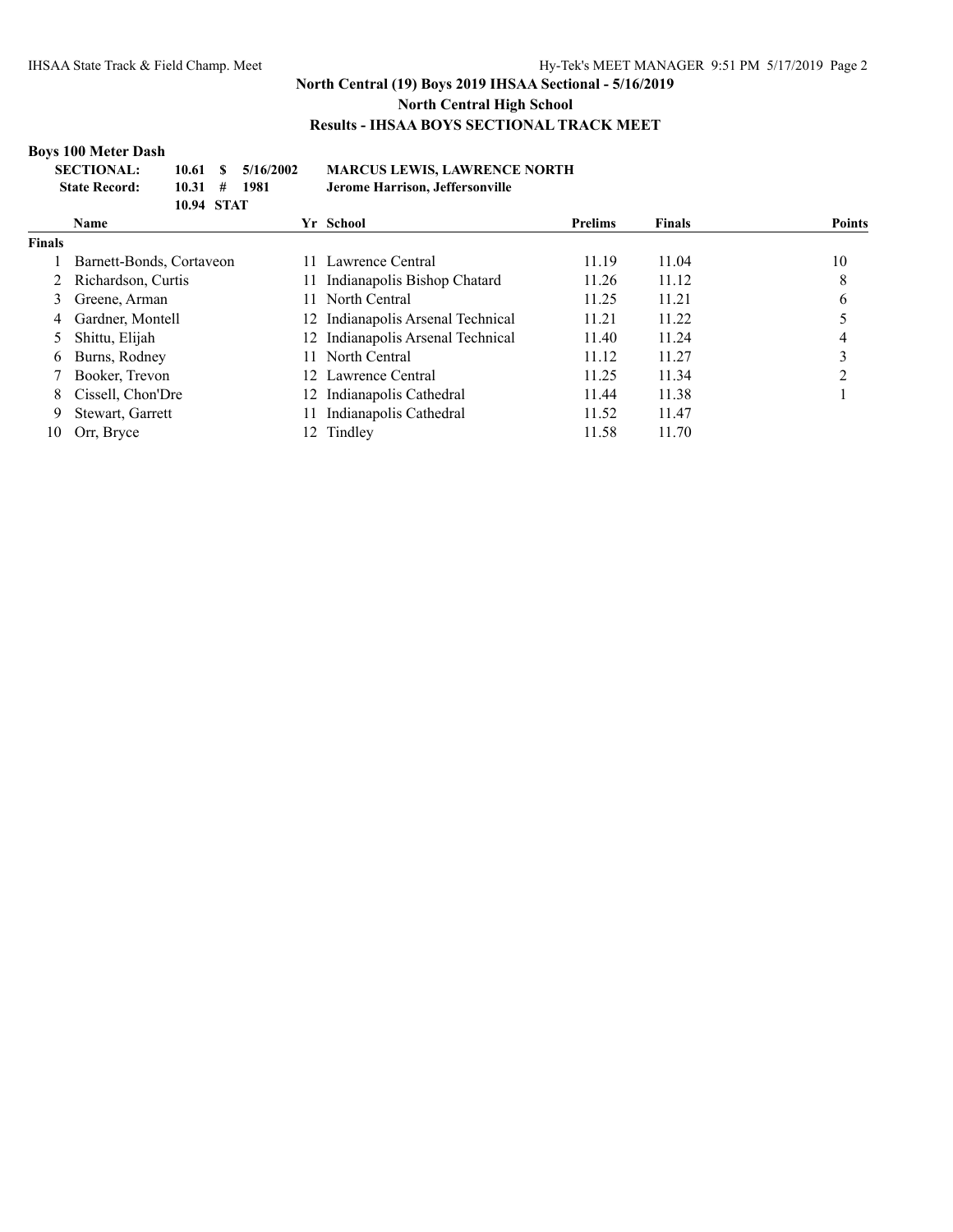## **Boys 200 Meter Dash**

| <b>SECTIONAL:</b>    |                  | 21.24 \$ 5/1977 | <b>MADISON MILLER, INDPLS. TECH</b> |
|----------------------|------------------|-----------------|-------------------------------------|
| <b>State Record:</b> | $21.10 \pm 1982$ |                 | Jeffery Patrick, Gary Roosevelt     |
|                      | 22.08 STAT       |                 |                                     |

|               | <b>Name</b>       |     | Yr School                         | <b>Seed</b> | <b>Prelims</b> | H#             |  |
|---------------|-------------------|-----|-----------------------------------|-------------|----------------|----------------|--|
| Preliminaries |                   |     |                                   |             |                |                |  |
|               | Burns, Rodney     |     | North Central                     | 21.88       | 22.65 Q        | $\overline{2}$ |  |
|               | Greene, Arman     | 11. | North Central                     | 22.25       | 22.79 Q        |                |  |
| 3             | Allen, Jalen      | 12  | Indianapolis Arsenal Technical    | 22.58       | 23.03 Q        |                |  |
| 4             | Orr, Bryce        |     | 12 Tindley                        | 23.50       | 23.48 Q        | 2              |  |
| 5             | Rayner, Dehaven   | 12. | Lawrence Central                  | 23.15       | 23.15 Q        |                |  |
| 6             | Ball, Derrick     |     | 12 Indianapolis Arsenal Technical | 22.64       | 23.93 Q        | 2              |  |
|               | West, Armand      | 11  | Herron                            | 23.18       | $23.25$ q      |                |  |
| 8             | Epps, Jaymon      | 10- | Lawrence Central                  | 23.50       | $23.49$ q      |                |  |
| 9             | Jennings, Deryc   |     | 12 Tindley                        | 23.75       | $23.72$ q      |                |  |
| 10            | Carlisle, Lee     |     | 10 Heritage Christian             | 24.36       | $23.96$ q      |                |  |
| 11            | Ellison, Caleb    |     | <b>Brebeuf Jesuit Prep</b>        | 23.98       | 24.24          | $\overline{2}$ |  |
| 12            | Carrao, Caleb     |     | Heritage Christian                | 24.53       | 24.27          |                |  |
| 13            | Perry, Gabe       | 12. | Park Tudor                        | 24.34       | 24.52          |                |  |
| 14            | Troupe, Christian | 10  | Brebeuf Jesuit Prep               | 24.40       | 24.70          | 2              |  |
| 15            | Harke, Specer     | 12. | Herron                            | 23.81       | 25.12          | $\overline{c}$ |  |
| $\frac{1}{2}$ | Fu, Sam           |     | Indianapolis Bishop Chatard       | 24.00       | DNF            | 2              |  |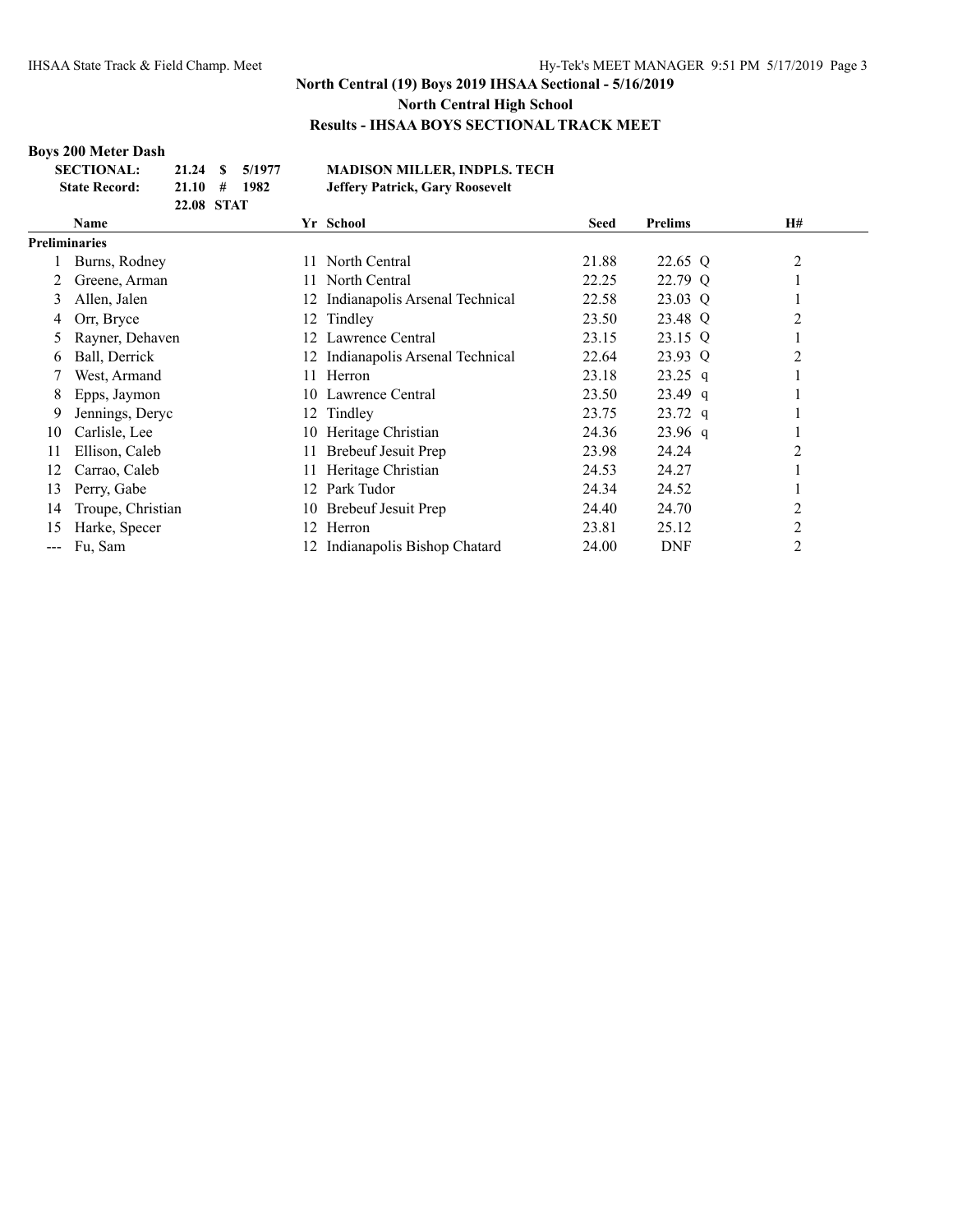## **Boys 200 Meter Dash**

| <b>SECTIONAL:</b>    | 21.24 \$ 5/1977  | <b>MADISON MILLER, INDPLS. TECH</b> |
|----------------------|------------------|-------------------------------------|
| <b>State Record:</b> | $21.10 \pm 1982$ | Jeffery Patrick, Gary Roosevelt     |
|                      | 22.08 STAT       |                                     |

|               | <b>Name</b>       | Yr School                         | <b>Prelims</b> | <b>Finals</b> | <b>Points</b> |
|---------------|-------------------|-----------------------------------|----------------|---------------|---------------|
| <b>Finals</b> |                   |                                   |                |               |               |
|               | Greene, Arman     | 11 North Central                  | 22.79          | 22.63         | 10            |
|               | Burns, Rodney     | 11 North Central                  | 22.65          | 22.69         | 8             |
|               | Allen, Jalen      | 12 Indianapolis Arsenal Technical | 23.03          | 22.76         | b             |
|               | 4 Rayner, Dehaven | 12 Lawrence Central               | 23.15          | 23.03         |               |
|               | Orr, Bryce        | 12 Tindley                        | 23.48          | 23.41         |               |
| 6.            | Jennings, Deryc   | 12 Tindley                        | 23.72          | 23.42         |               |
|               | Epps, Jaymon      | 10 Lawrence Central               | 23.49          | 23.67         |               |
| 8             | Ball, Derrick     | 12 Indianapolis Arsenal Technical | 23.93          | 23.68         |               |
| 9             | Carlisle, Lee     | 10 Heritage Christian             | 23.96          | 24.07         |               |
| 10            | West, Armand      | Herron                            | 23.25          | 24.39         |               |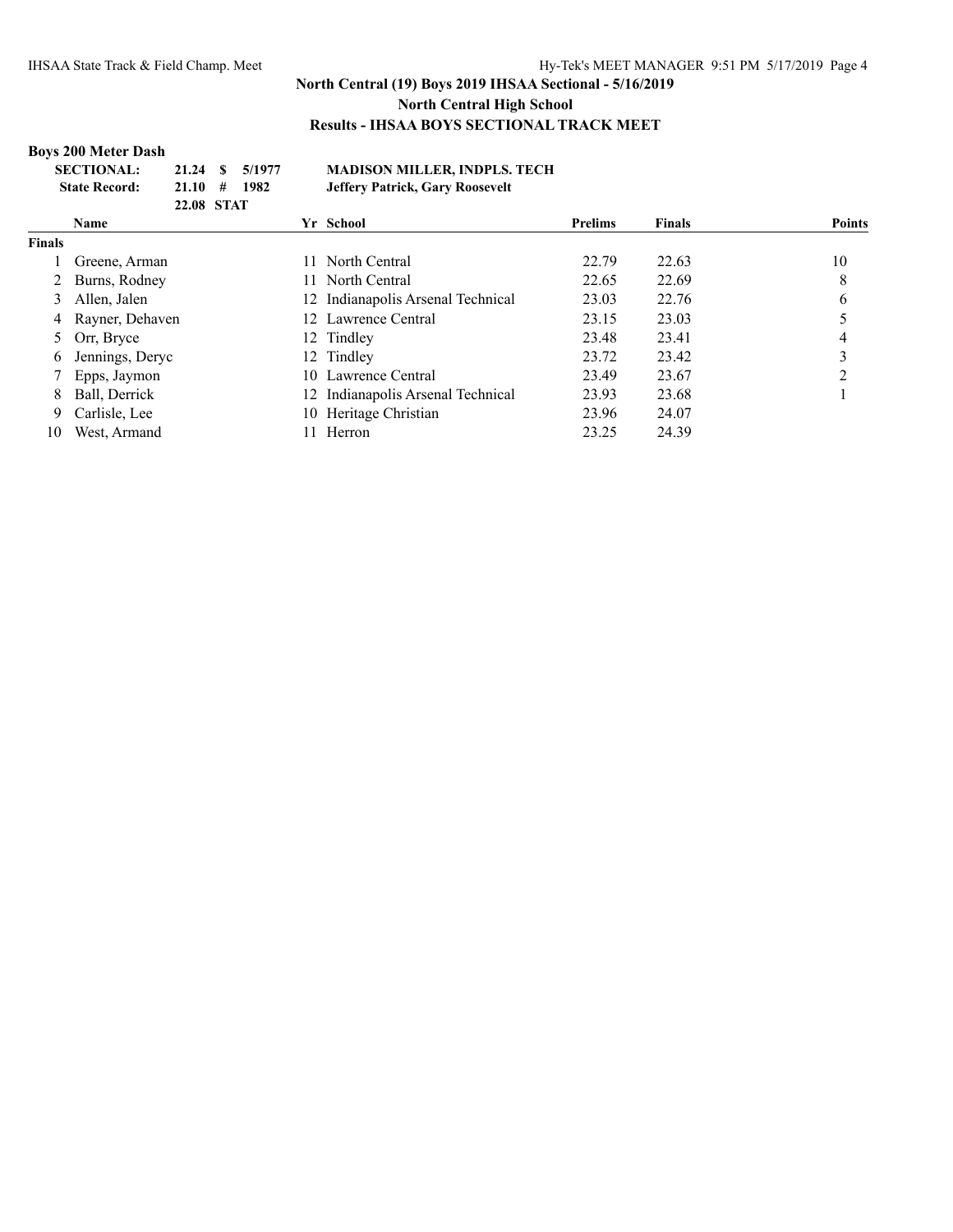## **Boys 400 Meter Dash**

| <b>SECTIONAL:</b>    | 47.83      | $\frac{1}{2}$ 5/1999       | R |
|----------------------|------------|----------------------------|---|
| <b>State Record:</b> |            | $46.99 \quad # \quad 2002$ | D |
|                      | 49.40 STAT |                            |   |

#### **SECTIONAL: 47.83 \$ 5/1999 REGINALD CROSS, INDPLS. ARLINGTON State Record: 46.99 # 2002 David Neville, Merriville**

|               | Name              |     | Yr School                      | <b>Seed</b> | <b>Finals</b> |             | H#      | <b>Points</b> |
|---------------|-------------------|-----|--------------------------------|-------------|---------------|-------------|---------|---------------|
| <b>Finals</b> |                   |     |                                |             |               |             |         |               |
|               | Clay, Damian      | 12  | North Central                  | 49.37       | 49.36         | <b>STAT</b> | 2       | 10            |
|               | Rome, Emanuell    | 12. | North Central                  | 50.47       | 50.05         |             | 2       | 8             |
| 3             | West, Armand      | 11  | Herron                         | 50.00       | 51.33         |             | 2       | 6             |
| 4             | Bakare, Mobolaji  |     | Indianapolis Arsenal Technical | 50.72       | 51.61         |             | 2       | 5             |
| Ć.            | Wayne, James      | 12  | Indianapolis Cathedral         | 50.66       | 51.94         |             | 2       | 4             |
| 6             | Rodgers, Aaron    | 12  | Indianapolis Cathedral         | 52.45       | 51.99         |             | $\perp$ | 3             |
|               | Joven, Thomas     | 11  | Indianapolis Bishop Chatard    | 50.70       | 52.80         |             | 2       | 2             |
| 8             | Potts, Alex       | 12  | Brebeuf Jesuit Prep            | 52.34       | 53.20         |             | 2       |               |
| 9             | Washington, Emani |     | 10 Lawrence Central            | 53.18       | 53.22         |             |         |               |
| 10            | Harke, Specer     |     | 12 Herron                      | 53.00       | 53.31         |             | 2       |               |
| 11            | Carlisle, Lee     | 10  | Heritage Christian             | 54.22       | 53.85         |             |         |               |
| 12            | Carrao, Caleb     | 11  | Heritage Christian             | 54.33       | 54.38         |             |         |               |
| 13            | Amstutz, Mitchell | 12  | Brebeuf Jesuit Prep            | 52.35       | 54.54         |             | 2       |               |
| 14            | Wade, Sevion      | 10  | Lawrence Central               | 54.05       | 56.59         |             | 2       |               |
| 15            | Gilbert, Destan   |     | 10 Tindley                     | 55.20       | 58.96         |             |         |               |
| 16            | Roach, Aaron      | 9.  | Park Tudor                     | 1:00.00     | 58.99         |             |         |               |
| 17            | Bebley, Trey      |     | 9 Tindley                      | 57.00       | 59.99         |             |         |               |
| 18            | Smith, Jack       | 12. | Park Tudor                     | 1:01.00     | 1:02.15       |             |         |               |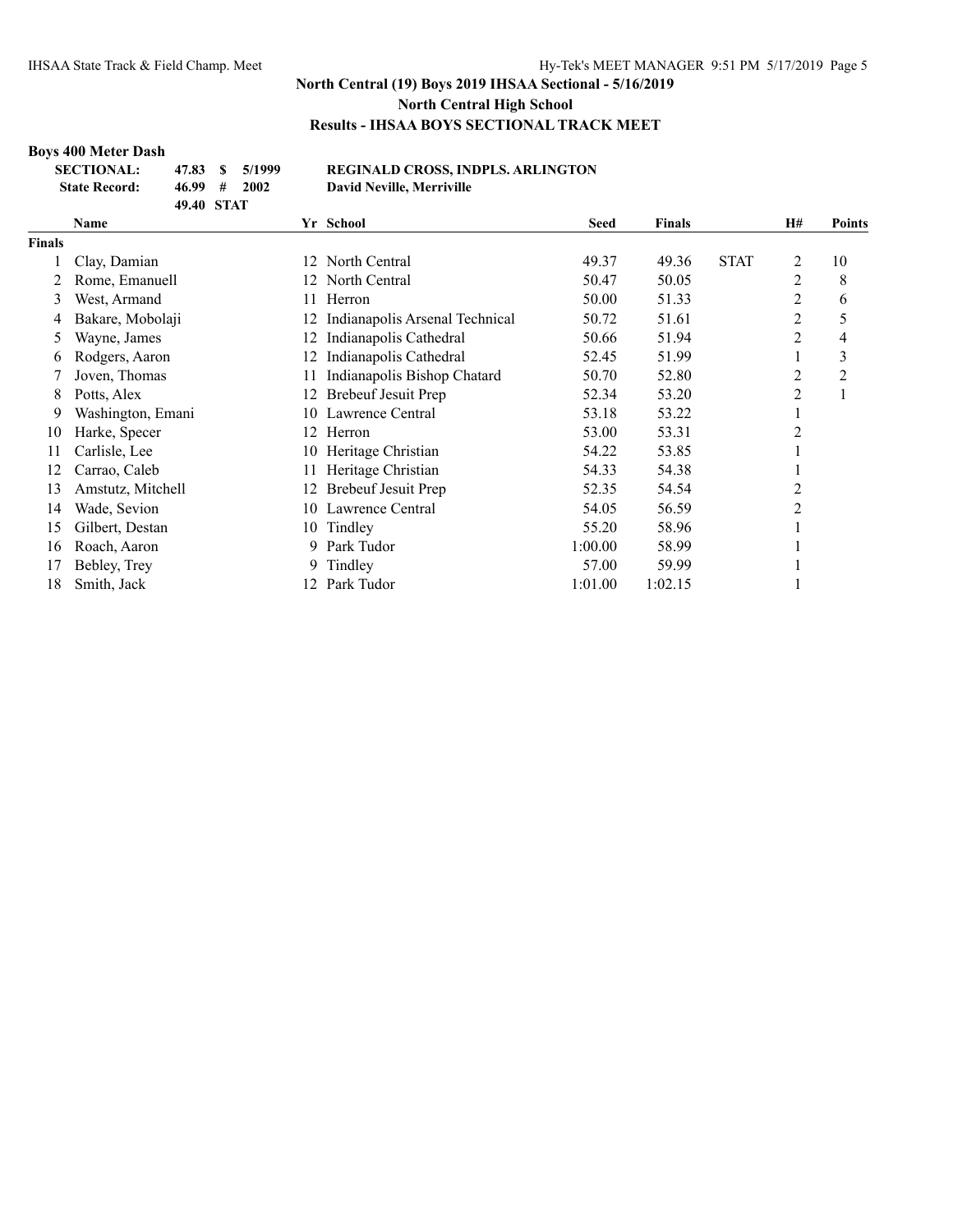## **Boys 800 Meter Run**

| <b>SECTIONAL:</b>    | $1:52.69$ \$ $5/2013$ |  | <b>MATT DORSEY, Lawrence Central</b> |
|----------------------|-----------------------|--|--------------------------------------|
| <b>State Record:</b> | $1:49.25$ # 2011      |  | <b>Austin Mudd, Center Grove</b>     |
|                      | 1.56.29 $C_{\rm TAT}$ |  |                                      |

|               | 1:56.32 STAT        |     |                                |             |                             |                |               |
|---------------|---------------------|-----|--------------------------------|-------------|-----------------------------|----------------|---------------|
|               | <b>Name</b>         |     | Yr School                      | <b>Seed</b> | <b>Finals</b>               | Н#             | <b>Points</b> |
| <b>Finals</b> |                     |     |                                |             |                             |                |               |
|               | Hocker, Cole        | 12  | Indianapolis Cathedral         | 1:50.64     | $1:51.49$ \$<br><b>STAT</b> | 2              | 10            |
|               | O'Neal, Rodney      | 12. | Indianapolis Cathedral         | 1:55.87     | 1:53.93<br><b>STAT</b>      | 2              | 8             |
| 3             | Deem-Loureiro, Jon  | 12  | North Central                  | 1:58.03     | 1:55.98<br><b>STAT</b>      | 2              | 6             |
| 4             | Hendricks, Howard   | 11. | North Central                  | 1:57.65     | 1:56.74                     | 2              | 5             |
| 5.            | Franklin, Eli       |     | 10 Brebeuf Jesuit Prep         | 2:02.12     | 1:58.96                     | 2              | 4             |
| 6             | DuBois, Bennett     | 9   | Lawrence Central               | 2:01.00     | 2:00.29                     | $\overline{2}$ | 3             |
|               | Clapacs, Ethan      | 11  | Indianapolis Bishop Chatard    | 2:02.00     | 2:02.72                     | 2              | 2             |
| 8             | Jacoba, Charlie     | 11  | Indianapolis Bishop Chatard    | 2:03.00     | 2:02.88                     | 2              |               |
| 9             | Eckert, Eli         | 12  | Herron                         | 2:02.29     | 2:04.51                     | 2              |               |
| 10            | Rutland, Blaque     | 12  | Lawrence Central               | 2:07.00     | 2:07.79                     |                |               |
| 11            | Seymour, Jaden      | 11  | Park Tudor                     | 2:17.00     | 2:12.40                     |                |               |
| 12            | Trivers, Gabriel    | 10  | Herron                         | 2:15.41     | 2:19.59                     |                |               |
| 13            | Pizarro, Peter      | 9.  | Heritage Christian             | 2:25.00     | 2:20.48                     |                |               |
| 14            | Palladino, Benjamin | 11  | Heritage Christian             | 2:23.00     | 2:21.02                     |                |               |
| 15            | Adebowale, Adelekan |     | Indianapolis Arsenal Technical | 2:15.80     | 2:21.70                     |                |               |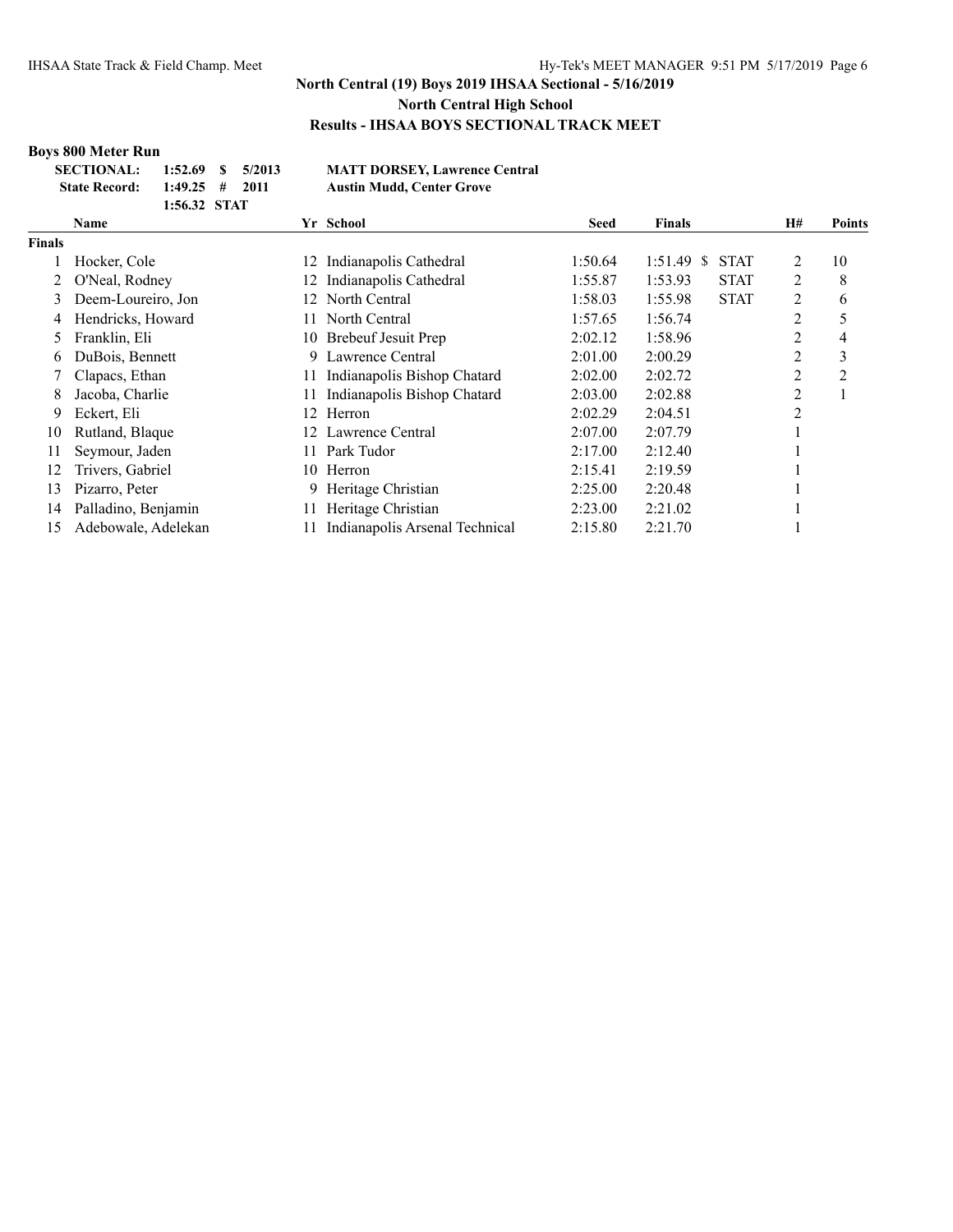# **Boys 1600 Meter Run**

| SECTIONAL: 4:14.03 \$ 5/1993 |               |  |  |
|------------------------------|---------------|--|--|
| State Record: 4:03.00 # 2011 |               |  |  |
|                              | $4.1737$ STAT |  |  |

#### **SECTIONAL: 4:14.03 \$ 5/1993 NICK MIDDLETON, LAWRENCE CENTRAL State Record: 4:03.00 # 2011 Austin Mudd, Center Grove**

|               |                  |    | $1.100$ cm $.10000$            |         |                              |               |
|---------------|------------------|----|--------------------------------|---------|------------------------------|---------------|
|               | 4:17.37 STAT     |    |                                |         |                              |               |
|               | <b>Name</b>      |    | Yr School                      | Seed    | Finals                       | <b>Points</b> |
| <b>Finals</b> |                  |    |                                |         |                              |               |
|               | Hocker, Cole     |    | 12 Indianapolis Cathedral      | 4:10.00 | 4:13.09<br>S.<br><b>STAT</b> | 10            |
|               | Kovach, Jack     | 11 | Brebeuf Jesuit Prep            | 4:19.00 | <b>STAT</b><br>4:16.63       | 8             |
| 3             | Eckert, Eli      |    | 12 Herron                      | 4:29.33 | 4:21.93                      | 6             |
| 4             | Clapacs, Ethan   |    | Indianapolis Bishop Chatard    | 4:28.00 | 4:27.55                      | 5             |
|               | Occenat, O'Neel  |    | 12 North Central               | 4:37.00 | 4:33.09                      | 4             |
| 6.            | Chambers, Colin  | 11 | <b>Brebeuf Jesuit Prep</b>     | 4:39.00 | 4:34.08                      | 3             |
|               | Petersen, Eric   |    | 12 North Central               | 4:30.00 | 4:40.04                      | 2             |
| 8.            | Clifford, Ben    | 12 | Park Tudor                     | 4:49.00 | 4:45.50                      |               |
| 9.            | Pehlman, Kyle    |    | 10 Indianapolis Cathedral      | 4:40.00 | 4:51.56                      |               |
| 10            | Bullock, Travis  |    | 10 Lawrence Central            | 4:57.00 | 4:58.79                      |               |
| 11            | Trivers, Gabriel | 10 | Herron                         | 4:56.03 | 4:58.80                      |               |
| 12            | Lupton, Ben      | 12 | Lawrence Central               | 4:54.00 | 5:05.17                      |               |
| 13            | Warren, Karachi  | 10 | Indianapolis Arsenal Technical | 5:16.40 | 5:24.51                      |               |
|               |                  |    |                                |         |                              |               |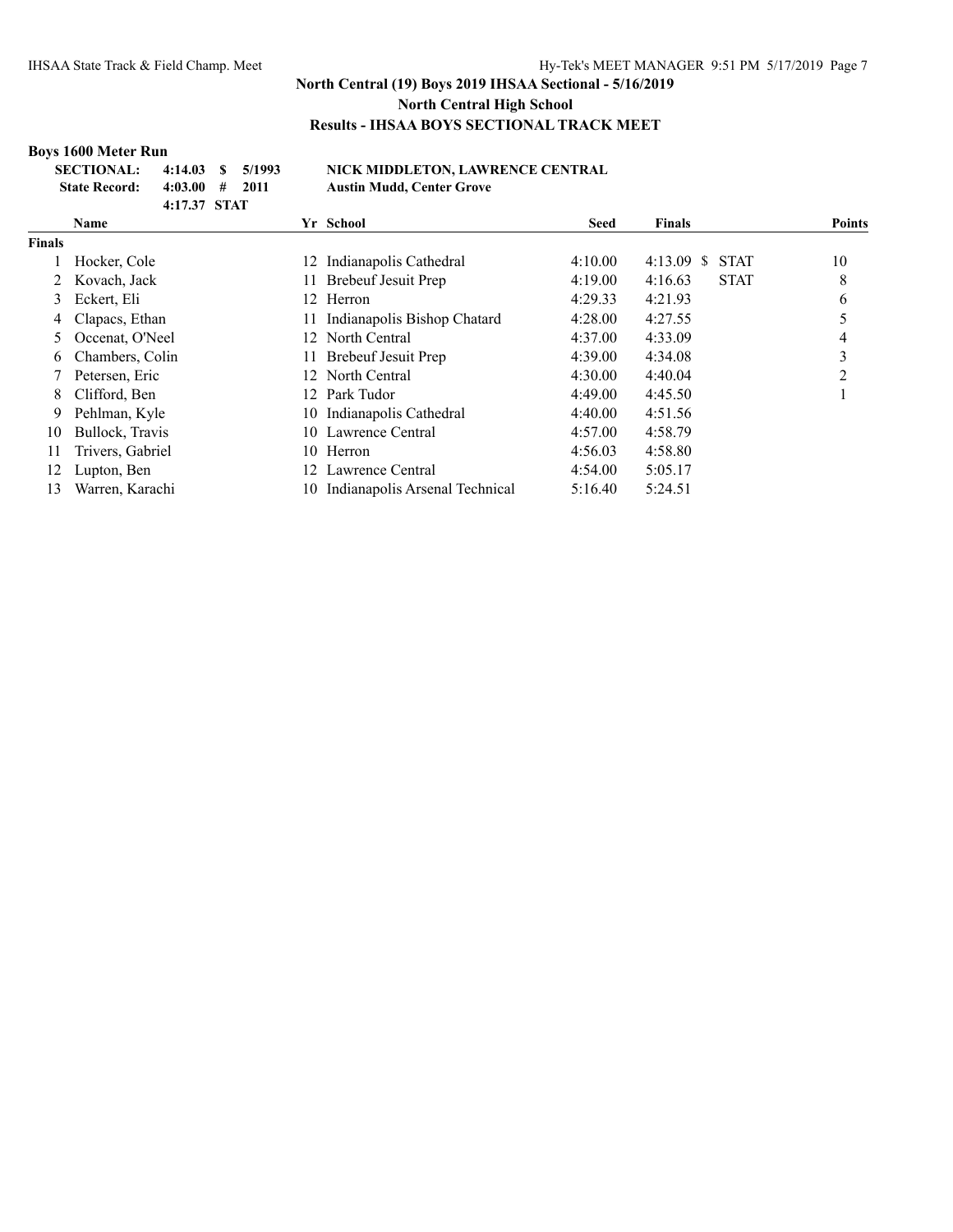## **Boys 3200 Meter Run**

| SECTIONAL: 9:02.14 \$ 5/17/2013 |              |  |
|---------------------------------|--------------|--|
| State Record: $8:51.15$ # 2012  |              |  |
|                                 | 9:19.38 STAT |  |

**SECTIONAL: 9:02.14 \$ 5/17/2013 Futsum Zienasellassie, North Central State Record: 8:51.15 # 2012 Futsum Zienasellassie, Hammond**

|                | <b>Name</b>               |     | Yr School                      | <b>Seed</b> | <b>Finals</b> | <b>Points</b> |
|----------------|---------------------------|-----|--------------------------------|-------------|---------------|---------------|
| <b>Finals</b>  |                           |     |                                |             |               |               |
|                | Kovach, Jack              | 11  | Brebeuf Jesuit Prep            | 9:20.00     | 9:26.15       | 10            |
|                | Frey, Alex                | 11. | North Central                  | 9:27.00     | 9:26.51       | 8             |
| 3              | Hawes, Jack John          |     | 12 North Central               | 9:37.00     | 9:30.87       | 6             |
| 4              | Pehlman, Ryan             | 12. | Indianapolis Cathedral         | 9:32.00     | 9:43.78       |               |
| $\mathfrak{L}$ | Hruskoci, Nick            | 11  | Indianapolis Cathedral         | 9:38.00     | 9:47.73       | 4             |
| 6              | Thirunavukkarasu, Krishna | 9   | Brebeuf Jesuit Prep            | 9:47.30     | 9:58.38       | 3             |
|                | Teed, Owen                | 10- | Indianapolis Bishop Chatard    | 10:30.00    | 10:32.08      | 2             |
| 8              | Vennemann, Matt           |     | 10 Lawrence Central            | 10:25.00    | 10:34.80      |               |
| 9              | Smith, Alex               | 10- | Indianapolis Arsenal Technical | 10:14.80    | 10:38.99      |               |
| 10             | Clifford, Ben             |     | 12 Park Tudor                  | 11:08.00    | 10:54.09      |               |
| 11             | Moriarty, Connor          |     | 9 Indianapolis Bishop Chatard  | 11:30.00    | 10:58.17      |               |
| 12             | Bowling, John             | 10  | Herron                         | 10:49.21    | 11:07.42      |               |
| 13             | Given, Josiah             |     | 10 Lawrence Central            | 10:42.00    | 11:08.62      |               |
| 14             | Montgomery, Jason         | 12  | Herron                         | 11:05.00    | 11:51.09      |               |
| 15             | Piper, Ethan              |     | 12 Park Tudor                  | 12:47.00    | 12:55.82      |               |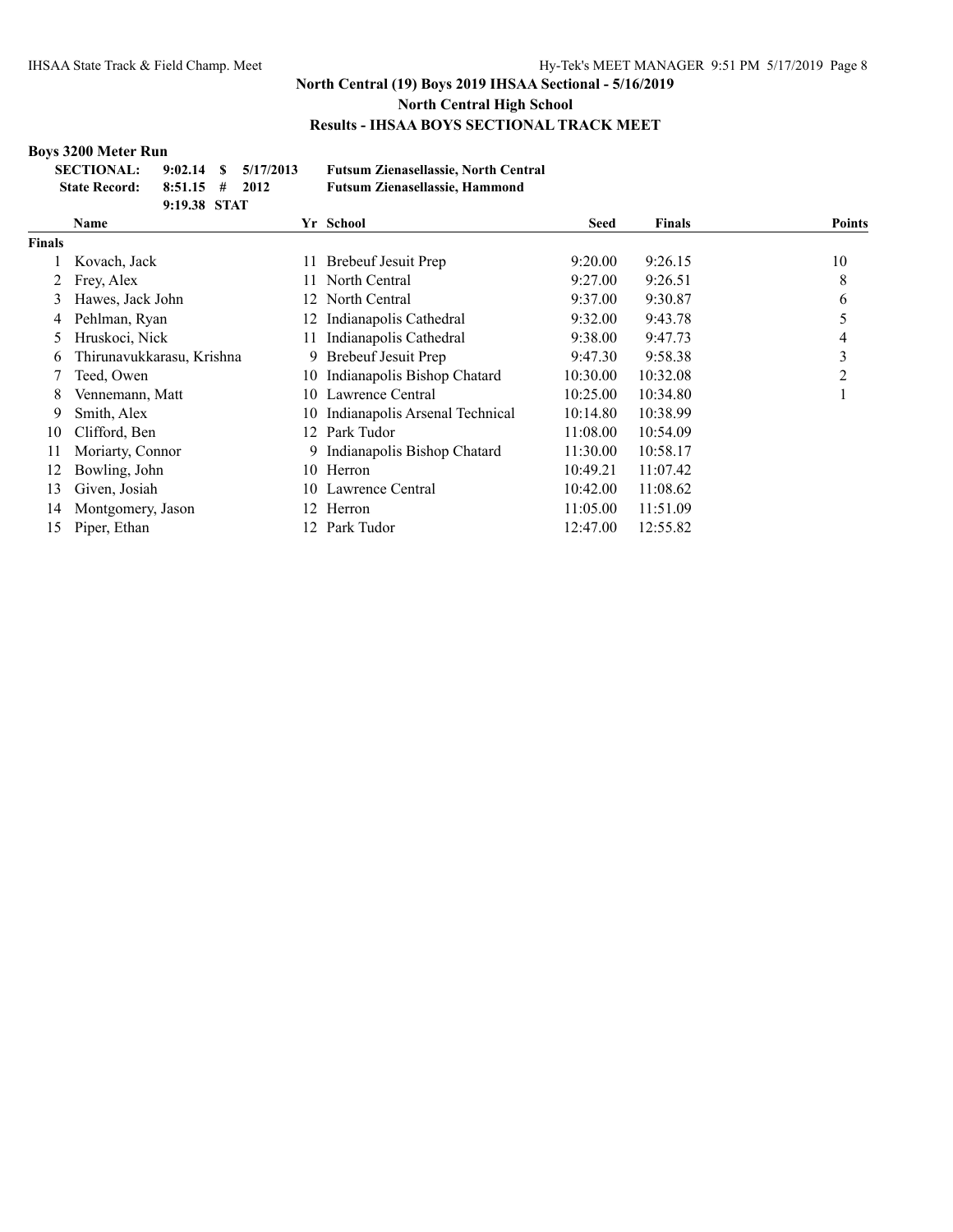## **Boys 110 Meter Hurdles**

| <b>SECTIONAL:</b>    |                | 13.86 \$ 5/19/2011 | <b>MARCUE SAFER, LA</b>  |
|----------------------|----------------|--------------------|--------------------------|
| <b>State Record:</b> | $13.64$ # 1976 |                    | Jerry Hill, Indpls. Tech |
|                      | 14.65 STAT     |                    |                          |

## **SECTIONAL: 13.86 \$ 5/19/2011 MARCUE SAFER, LAWRENCE NORTH**

|               | <b>Name</b>      |        | Yr School                         | <b>Seed</b> | <b>Prelims</b> | <b>H#</b> |
|---------------|------------------|--------|-----------------------------------|-------------|----------------|-----------|
| Preliminaries |                  |        |                                   |             |                |           |
|               | Haynes, Dominick | 12.    | Indianapolis Arsenal Technical    | 14.74       | 15.11 Q        |           |
|               | Allen, Stenoree  | $12 -$ | Lawrence Central                  | 15.20       | 15.72 Q        | 2         |
| 3             | Goins, Paul      |        | 10 Lawrence Central               | 15.38       | 15.42 Q        |           |
| 4             | Diallo, Thierno  |        | 10 North Central                  | 16.29       | 16.49 Q        | 2         |
|               | O'Dell, Colin    | 12.    | Indianapolis Cathedral            | 15.37       | 15.53 Q        |           |
| 6             | Langdon, Jake    | 10     | Indianapolis Cathedral            | 16.37       | 16.85 Q        | 2         |
|               | Vu, Ricky        | 9      | North Central                     | 17.20       | $16.97$ q      |           |
| 8             | Boston, Charles  |        | 10 Indianapolis Arsenal Technical | 18.05       | $17.05$ q      |           |
| 9             | Dwyer, Jack      | 10.    | Herron                            | 17.66       | $18.38$ q      | 2         |
| 10            | Coleman, Greg    | 12 -   | Brebeuf Jesuit Prep               | 16.89       | $18.69$ q      |           |
| 11            | Joven, Nate      | 9.     | Indianapolis Bishop Chatard       | 18.00       | 19.19          |           |
| 12            | Bowers, Ethan    | 10     | Indianapolis Bishop Chatard       | 18.00       | 20.11          | 2         |
| 13            | Sparks, Damien   | 10     | Herron                            | 20.61       | 20.75          | 2         |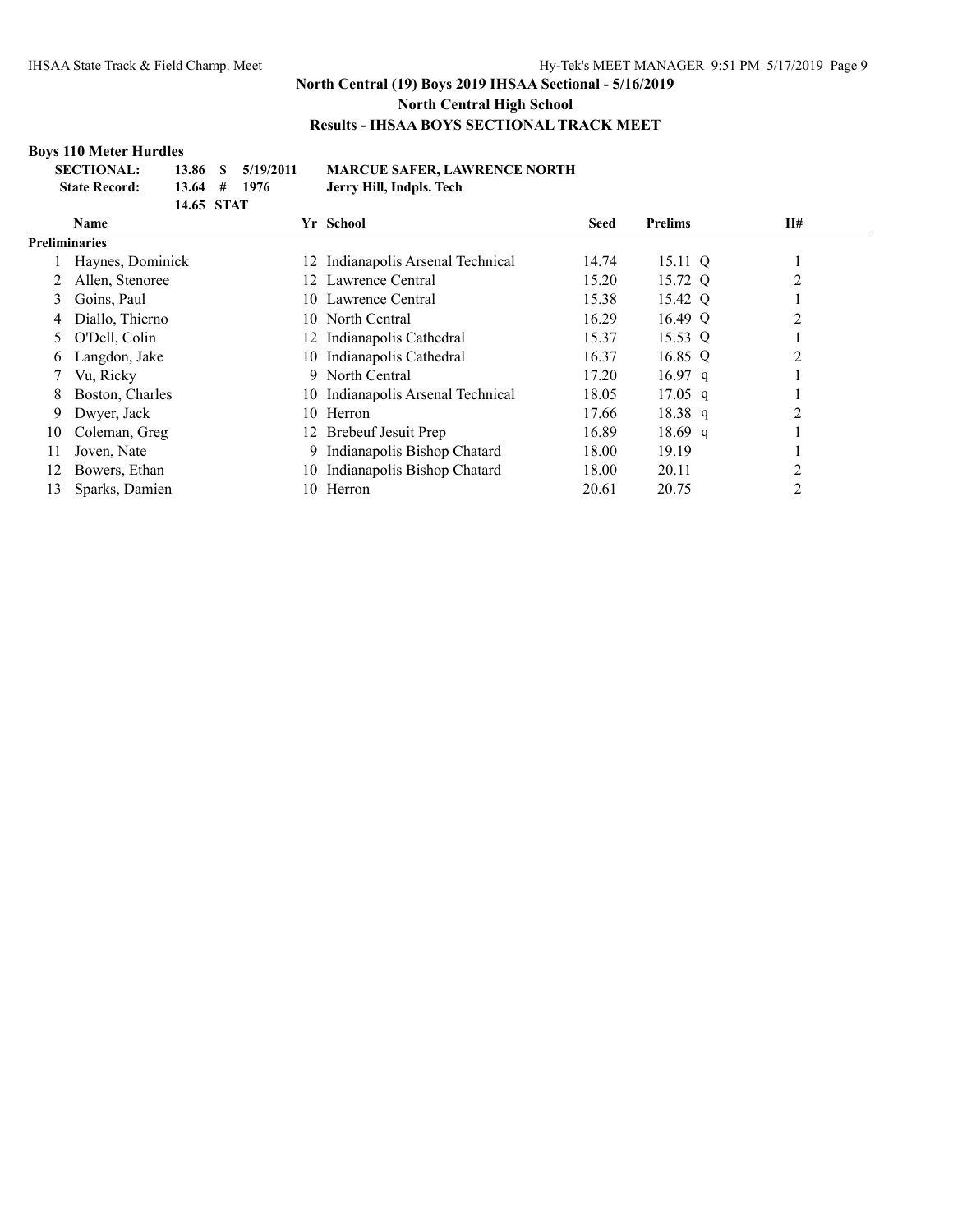## **Boys 110 Meter Hurdles**

| <b>SECTIONAL:</b>    |            | 13.86 \$ 5/19/2011 | <b>MARCUE SAFER, LAWRENCE NORTH</b> |
|----------------------|------------|--------------------|-------------------------------------|
| <b>State Record:</b> |            | $13.64$ # 1976     | Jerry Hill, Indpls. Tech            |
|                      | 14.65 STAT |                    |                                     |

|               | <b>Name</b>      |     | Yr School                         | <b>Prelims</b> | <b>Finals</b> | <b>Points</b> |
|---------------|------------------|-----|-----------------------------------|----------------|---------------|---------------|
| <b>Finals</b> |                  |     |                                   |                |               |               |
|               | Haynes, Dominick |     | 12 Indianapolis Arsenal Technical | 15.11          | 15.04         | 10            |
|               | Allen, Stenoree  |     | 12 Lawrence Central               | 15.72          | 15.23         | 8             |
|               | Goins, Paul      |     | 10 Lawrence Central               | 15.42          | 15.28         | 6             |
|               | 4 O'Dell, Colin  |     | 12 Indianapolis Cathedral         | 15.53          | 15.38         |               |
|               | Vu, Ricky        |     | 9 North Central                   | 16.97          | 16.48         | 4             |
| 6.            | Langdon, Jake    |     | 10 Indianapolis Cathedral         | 16.85          | 16.52         |               |
|               | Diallo, Thierno  |     | 10 North Central                  | 16.49          | 16.56         |               |
| 8.            | Boston, Charles  | 10. | Indianapolis Arsenal Technical    | 17.05          | 16.86         |               |
| 9.            | Coleman, Greg    |     | 12 Brebeuf Jesuit Prep            | 18.69          | 17.88         |               |
| 10            | Dwyer, Jack      | 10. | Herron                            | 18.38          | 18.69         |               |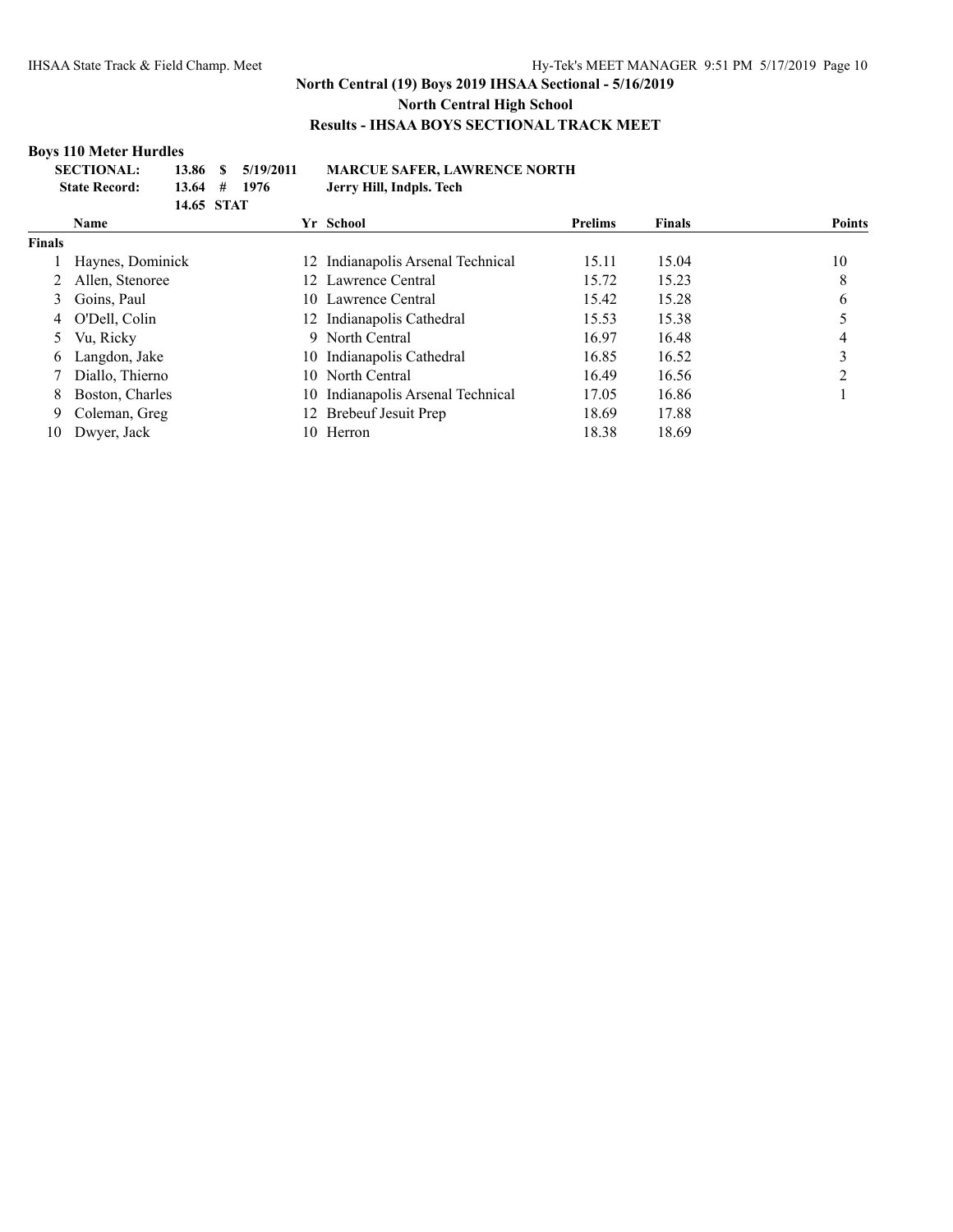## **Boys 300 Meter Hurdles**

| <b>SECTIONAL:</b>    |               | 38.16 \$ 5/17/2012 | Da Quan Brown, Lawrence Central         |
|----------------------|---------------|--------------------|-----------------------------------------|
| <b>State Record:</b> | $36.26 \pm 1$ | -2007              | <b>Bryce Brown, Evansville Harrison</b> |
|                      | 39.01 STAT    |                    |                                         |

|               | <b>Name</b>          |     | Yr School                      | <b>Seed</b> | <b>Finals</b> |             | H#             | <b>Points</b>  |
|---------------|----------------------|-----|--------------------------------|-------------|---------------|-------------|----------------|----------------|
| <b>Finals</b> |                      |     |                                |             |               |             |                |                |
|               | Rayner, Daveren      | 11. | Lawrence Central               | 38.53       | 38.78         | <b>STAT</b> | 2              | 10             |
|               | Welch, Miguel        | 12  | Lawrence Central               | 41.16       | 40.05         |             | $\overline{2}$ | 8              |
| 3             | O'Dell, Colin        |     | 12 Indianapolis Cathedral      | 41.09       | 40.89         |             | 2              | 6              |
|               | Haynes, Dominick     | 12. | Indianapolis Arsenal Technical | 40.11       | 41.79         |             | 2              |                |
|               | Richardson, Taran    | 11  | Tindley                        | 42.36       | 41.91         |             | $\overline{2}$ | 4              |
| 6             | Gupton, Shane        | 11  | North Central                  | 42.61       | 41.92         |             | $\overline{2}$ | 3              |
|               | Mbarushimana, Justin | 11. | North Central                  | 43.44       | 43.18         |             | 2              | $\overline{2}$ |
| 8.            | Rebolledo, Marco     | 12. | Indianapolis Cathedral         | 43.74       | 43.20         |             | $\overline{2}$ |                |
| 9             | Joven, Nate          | 9   | Indianapolis Bishop Chatard    | 45.00       | 45.38         |             | 2              |                |
| 10            | Coleman, Greg        | 12  | Brebeuf Jesuit Prep            | 43.27       | 45.40         |             | 2              |                |
| 11            | Boston, Charles      | 10  | Indianapolis Arsenal Technical | 46.64       | 45.45         |             |                |                |
| 12            | Dwyer, Jack          | 10. | Herron                         | 46.88       | 46.54         |             |                |                |
| 13            | Niazi, Zain          | 10  | Park Tudor                     | 49.04       | 48.16         |             |                |                |
| 14            | Sparks, Damien       | 10  | Herron                         | 52.12       | 51.53         |             |                |                |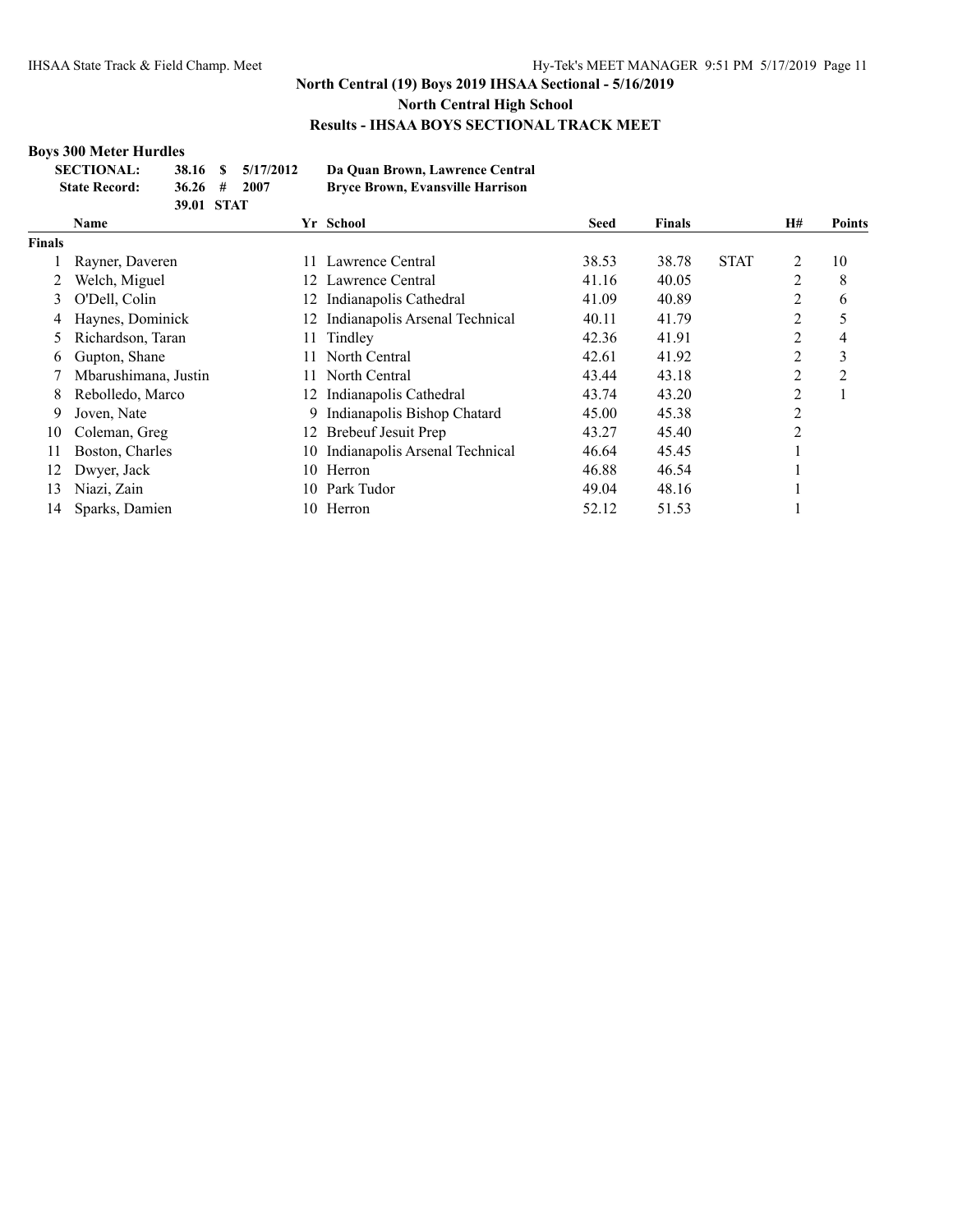**Team Relay Seed Finals Points**

#### **Boys 4x100 Meter Relay**

| <b>SECTIONAL:</b>    | 41.50 S                    | 5/2011 | , Lawrence Central              |
|----------------------|----------------------------|--------|---------------------------------|
|                      |                            |        | Burgess, Gardner, Shelman, Gray |
| <b>State Record:</b> | $41.02 \quad # \quad 1982$ |        | , Gary Roosevelt                |
|                      |                            |        | Young, Patrick, Moore & Price   |
|                      | 42.54 STAT                 |        |                                 |

# **Fi**

| inals |                                |                          |                                |                         |    |
|-------|--------------------------------|--------------------------|--------------------------------|-------------------------|----|
|       | North Central                  | A                        | 42.80                          | <b>STAT</b><br>42.40    | 10 |
|       | 1) Burns, Rodney 11            | 2) Adeyonu, Opeyemi 11   | 3) Greene, Arman 11            | 4) Clay, Damian 12      |    |
|       | 5) Campbell, Larry 10          | 6) Murdock, Jaiye 11     | 7) Broadwater, Peyton 10       | 8) Rome, Emanuell 12    |    |
|       | Lawrence Central               | A                        | 42.63                          | <b>STAT</b><br>42.52    | 8  |
|       | 1) Pinkston, Kirk 12           | 2) Booker, Trevon 12     | 3) Barnett-Bonds, Cortaveon 11 | 4) Bright, Lashon 12    |    |
|       | 5) Gaskin, Elijah 11           | 6) Rayner, Dehaven 12    | 7) Boyd, Isaiah 11             |                         |    |
| 3     | Indianapolis Arsenal Technical | $\mathsf{A}$             | 42.88                          | 42.65                   | 6  |
|       | 1) Shittu, Elijah 12           | 2) Allen, Jalen 12       | 3) Gardner, Montell 12         | 4) Ball, Derrick 12     |    |
|       | 5) Haynes, Dominick 12         | 6) Williamson, Dramon 10 | 7) Bakare, Mobolaji 12         | 8) Reed, Jordan 9       |    |
| 4     | Indianapolis Bishop Chatard    | A                        | 44.80                          | 44.31                   | 5  |
|       | 1) Roney, Kahlen 12            | 2) Richardson, Curtis 11 | 3) Fu, Sam 12                  | 4) Churchward, Cash 11  |    |
| 5     | Indianapolis Cathedral         | $\overline{A}$           | 44.88                          | 44.47                   | 4  |
|       | 1) Perry, David 10             | 2) Cissell, Chon'Dre 12  | 3) Bronner, Kiyren 9           | 4) Stewart, Garrett 11  |    |
|       | 5) Langdon, Jake 10            | 6) Cannon, Quinton 11    |                                |                         |    |
| 6     | Tindlev                        | A                        | 44.70                          | 44.52                   | 3  |
|       | 1) Mohammed, Barr 12           | 2) Robinson, Desmond 11  | 3) Jennings, Deryc 12          | 4) Orr, Bryce 12        |    |
|       | 5) Mathews, Desmond 11         |                          |                                |                         |    |
|       | <b>Brebeuf Jesuit Prep</b>     | A                        | 45.45                          | 45.89                   | 2  |
|       | 1) Lee, Dorian 9               | 2) Gale, Andrew 10       | 3) Troupe, Christian 10        | 4) Ellison, Caleb 11    |    |
|       | 5) Clark, Myles 12             | 6) Jackson, Jeremiah 9   | 7) Hagerman, Drake 10          | 8) Ozobu, Brandon 11    |    |
| 8     | Park Tudor                     | A                        | 46.34                          | 45.91                   | 1  |
|       | 1) Morgan, Alex 12             | 2) Roach, Aaron 9        | 3) Perry, Gabe 12              | 4) Miller, Elijah 10    |    |
|       | 5) Glenn, JC 10                | 6) Bufkin, Tristan 12    |                                |                         |    |
| 9     | Herron                         | A                        | 45.81                          | 47.90                   |    |
|       | 1) Chigudu, Taona 9            | 2) Gray, Elliot 9        | 3) Summers, Joshua 10          | 4) Broaddus, Maurice 12 |    |
|       | 5) Cesljarev, Andrew 9         | 6) Harke, Specer 12      | 7) Mirtabeli, Shayan 11        | 8) Spears, Noah 9       |    |
|       |                                |                          |                                |                         |    |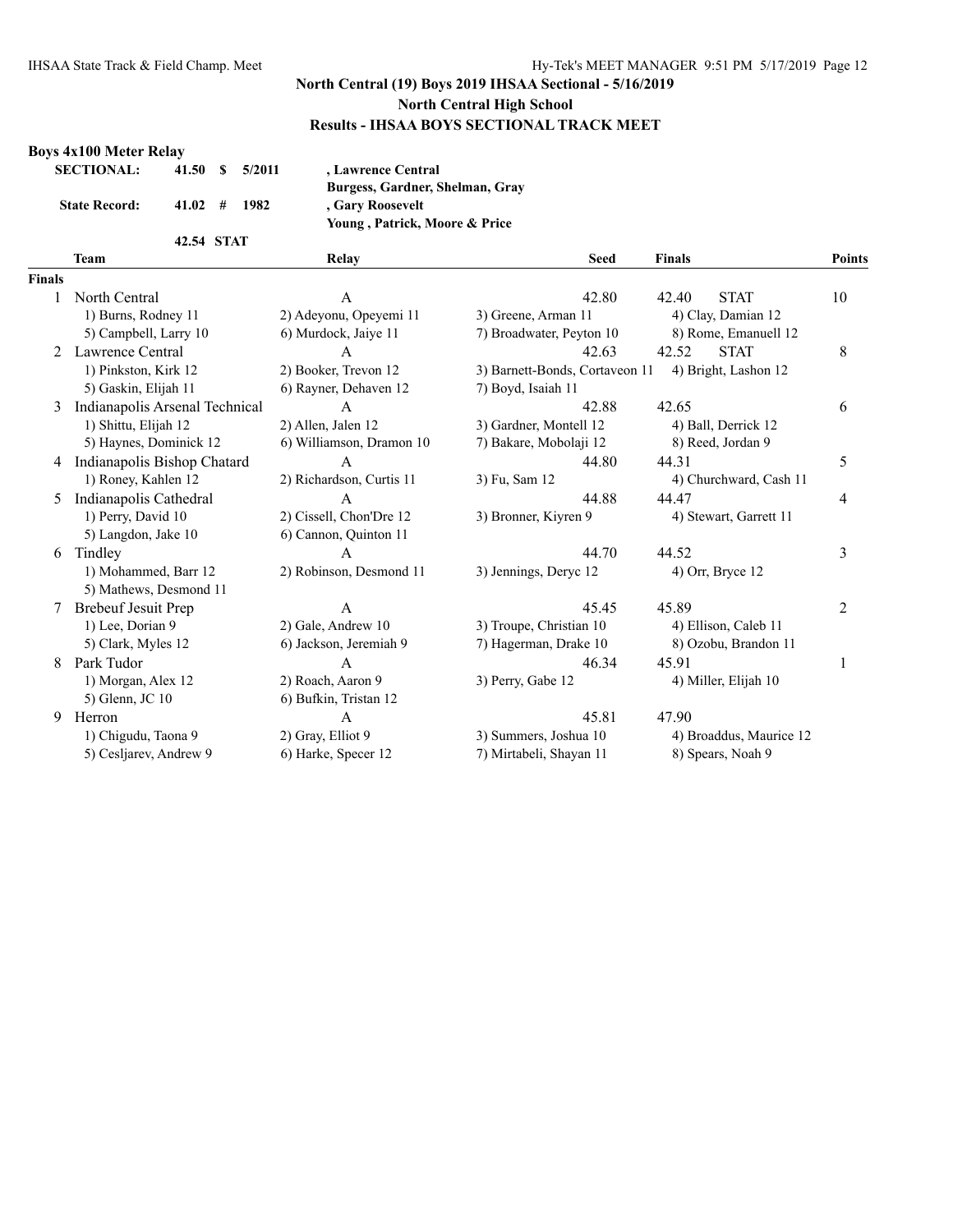#### **Boys 4x400 Meter Relay**

| SECTIONAL: 3:16.74 \$ 5/1977 |              |  |  |
|------------------------------|--------------|--|--|
| State Record: 3:13.66 # 1980 |              |  |  |
|                              | 3:20.44 STAT |  |  |

**SECTIONAL: 3:16.74 \$ 5/1977 , NORTH CENTRAL ROBINSON, ERVIN, DARRING, JONES State Record: 3:13.66 # 1980 , Gary West Side Carter, Peterson, Monagan, & Burnett**

**Team Relay Seed Finals Points**

# **Finals**

| nals |                                |                           |                         |                        |    |
|------|--------------------------------|---------------------------|-------------------------|------------------------|----|
| 1    | North Central                  | A                         | 3:21.30                 | 3:22.95                | 10 |
|      | 1) Hendricks, Howard 11        | 2) Deem-Loureiro, Jon 12  | 3) Rome, Emanuell 12    | 4) Clay, Damian 12     |    |
|      | 5) Burns, Rodney 11            | 6) Diallo, Thierno 10     | 7) Greene, Arman 11     | 8) Occenat, O'Neel 12  |    |
|      | 2 Lawrence Central             | A                         | 3:29.00                 | 3:23.38                | 8  |
|      | 1) Pinkston, Kirk 12           | 2) Rayner, Daveren 11     | 3) Rayner, Dehaven 12   | 4) Jones, Louis 11     |    |
|      | 5) Welch, Miguel 12            | 6) Wade, Sevion 10        | 7) Washington, Emani 10 |                        |    |
| 3    | Indianapolis Cathedral         | A                         | 3:29.53                 | 3:27.22                | 6  |
|      | 1) Wayne, James 12             | 2) Rodgers, Aaron 12      | 3) Stewart, Garrett 11  | 4) O'Neal, Rodney 12   |    |
|      | 5) Cannon, QuJuan 9            | 6) Hutchens, John 12      | 7) O'Dell, Colin 12     | 8) Hocker, Cole 12     |    |
| 4    | Indianapolis Arsenal Technical | A                         | 3:31.64                 | 3:32.88                | 5  |
|      | 1) Shittu, Elijah 12           | 2) Bakare, Mobolaji 12    | 3) Allen, Jalen 12      | 4) Haynes, Dominick 12 |    |
|      | 5) Quarles, Cameron 12         | 6) Anderson, Jonah 12     | 7) Ball, Derrick 12     | 8) Jackson, Hunter 11  |    |
| 5    | Indianapolis Bishop Chatard    | A                         | 3:36.00                 | 3:41.19                | 4  |
|      | 1) Jacoba, Charlie 11          | 2) Fu, Sam 12             | 3) Joven, Thomas 11     | 4) Clapacs, Ethan 11   |    |
|      | 5) Roney, Kahlen 12            | 6) Churchward, Cash 11    |                         |                        |    |
| 6    | Heritage Christian             | A                         | 3:50.00                 | 3:44.91                | 3  |
|      | 1) Thomson, Nate 10            | 2) Carlisle, Lee 10       | 3) Lee, Alexander 9     | 4) Carrao, Caleb 11    |    |
|      | 5) Lindley, Andrew 11          | 6) Palladino, Benjamin 11 | 7) Moore, Wesley 10     |                        |    |
|      | Park Tudor                     | $\mathsf{A}$              | 3:51.00                 | 4:02.56                | 2  |
|      | 1) Niazi, Zain 10              | 2) Morgan, Alex 12        | 3) Roach, Aaron 9       | 4) Smith, Jack 12      |    |
|      | 5) Miller, Elijah 10           | 6) Hoskins, Freddie 11    | 7) Bufkin, Tristan 12   | 8) Glenn, JC 10        |    |
|      |                                |                           |                         |                        |    |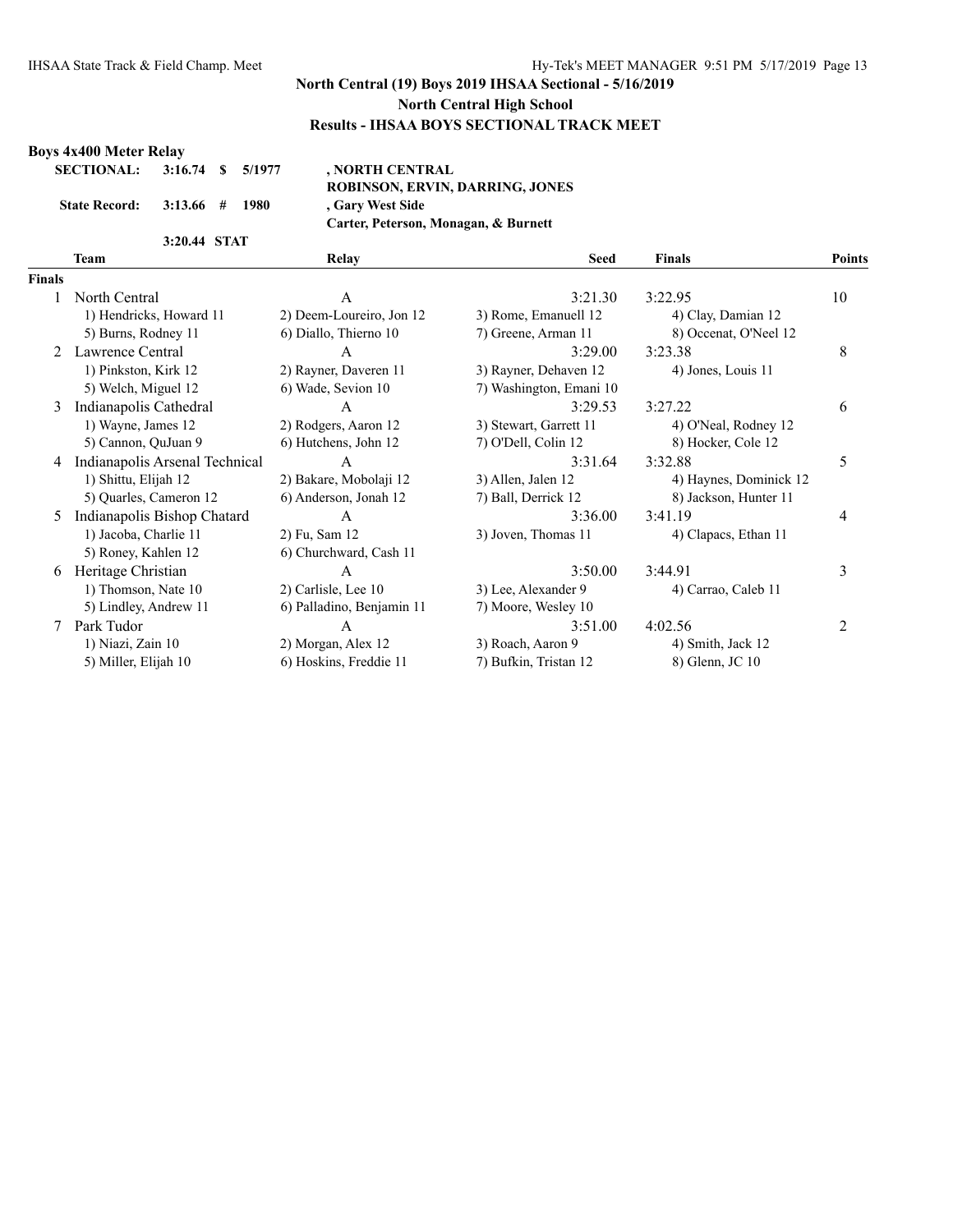#### **Boys 4x800 Meter Relay**

| SECTIONAL: 7:50.86 \$ 5/2009 |              |  |
|------------------------------|--------------|--|
| State Record: 7:38.62 # 2011 |              |  |
|                              | 7:53.43 STAT |  |

**SECTIONAL: 7:50.86 \$ 5/2009 , Lawrence North Heeter, Roche, Bagby, boyd, Salupo, & Grese State Record: 7:38.62 # 2011 , Lawrence Central Turner, Claflin, Steele, & Dorsey**

#### **Team Relay Seed Finals Points Finals**

| nals |                                |                           |                         |                                |    |
|------|--------------------------------|---------------------------|-------------------------|--------------------------------|----|
|      | North Central                  | A                         | 7:54.97                 | 8:15.22                        | 10 |
|      | 1) Occenat, O'Neel 12          | 2) Husain, Sawyer 9       | $3)$ Frey, Alex 11      | 4) Deem-Loureiro, Jon 12       |    |
|      | 5) Hendricks, Howard 11        | 6) Petersen, Eric 12      | 7) Minto, Aidan 12      | 8) Petersen, Jonathan 10       |    |
| 2    | Indianapolis Cathedral         | A                         | 8:00.00                 | 8:26.18                        | 8  |
|      | 1) Ferguson, Grant 11          | 2) O'Neal, Rodney 12      | 3) Hruskoci, Nick 11    | 4) Pehlman, Ryan 12            |    |
|      | 5) Monesmith, Collin 10        | 6) Avery, Preston 10      | 7) Pehlman, Kyle 10     | 8) Fiedeldey, Nathan 10        |    |
| 3    | <b>Brebeuf Jesuit Prep</b>     | А                         | 8:15.00                 | 8:30.21                        | 6  |
|      | 1) Khan, Faizan 10             | 2) Potts, Alex 12         | 3) Caspersen, Niels 12  | 4) Ruppert, Joshua 12          |    |
|      | 5) Franklin, Eli 10            | 6) Kovach, Jack 11        | 7) Chambers, Colin 11   | 8) Thirunavukkarasu, Krishna 9 |    |
| 4    | Lawrence Central               | A                         | 8:42.00                 | 8:40.88                        | 5  |
|      | 1) King, Kenneth 12            | $2)$ Krug, Jack 10        | 3) Jajuga, Aidan 10     | 4) Rutland, Blaque 12          |    |
|      | 5) Copeland, Cartier 12        | 6) Given, Josiah 10       |                         |                                |    |
| 5    | Herron                         | A                         | 9:07.16                 | 9:00.75                        | 4  |
|      | 1) Bowling, John 10            | 2) Shaw, Elijah 10        | 3) Montgomery, Jason 12 | 4) Trivers, Gabriel 10         |    |
|      | 5) Eckert, Eli 12              | 6) Calhoun, Dean 11       | 7) Hickman, Patton 9    | 8) Berend, Zane 9              |    |
| 6    | Indianapolis Arsenal Technical | A                         | 8:54.20                 | 9:24.11                        | 3  |
|      | 1) Jackson, Hunter 11          | 2) Warren, Karachi 10     | 3) Quarles, Cameron 12  | 4) Anderson, Jonah 12          |    |
|      | 5) Smith, Alex 10              | 6) Adebowale, Adelekan 11 | 7) Kirtz, Donovin 11    |                                |    |
|      | Indianapolis Bishop Chatard    | A                         | 9:00.00                 | 9:48.24                        |    |
|      | 1) Montgomery, Max 12          | 2) Murphy, Liam 10        | 3) Smith, Patrick 10    | 4) Thrasher, Andrew 10         |    |
|      | 5) Jacoba, Charlie 11          | 6) Teed, Owen 10          | 7) Johnson, Will 10     | 8) Moriarty, Connor 9          |    |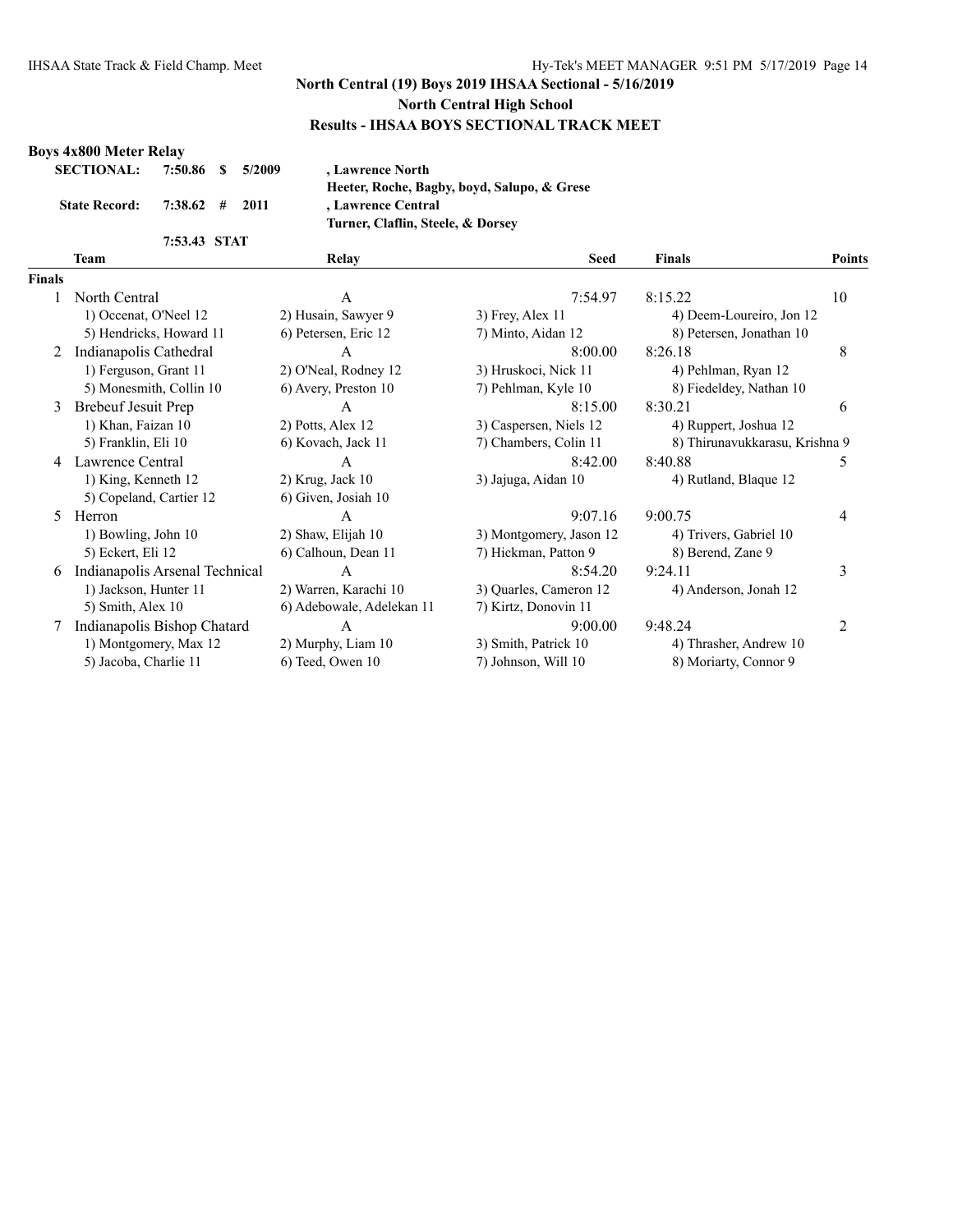## **Boys High Jump**

| <b>SECTIONAL:</b>    | $6-10.25$ \$ $5/1995$ |       | <b>TERRY GINGLES, LAWRENCE NORTH</b> |
|----------------------|-----------------------|-------|--------------------------------------|
| <b>State Record:</b> | 7-04 #                | -2018 | <b>Nate Patterson, Plymouth</b>      |
|                      | 6-04.50 STAT          |       |                                      |

|                                                                                                                                                                                                                                                                                                                                                                                              | <b>Name</b>            |    | Yr School                      | <b>Seed</b> | <b>Finals</b> |             | <b>Points</b> |
|----------------------------------------------------------------------------------------------------------------------------------------------------------------------------------------------------------------------------------------------------------------------------------------------------------------------------------------------------------------------------------------------|------------------------|----|--------------------------------|-------------|---------------|-------------|---------------|
| <b>Finals</b>                                                                                                                                                                                                                                                                                                                                                                                |                        |    |                                |             |               |             |               |
|                                                                                                                                                                                                                                                                                                                                                                                              | Garrett, Kaymren       |    | 10 Lawrence Central            | $6 - 09.00$ | 6-07.00       | <b>STAT</b> | 10            |
|                                                                                                                                                                                                                                                                                                                                                                                              | Clark, Malcolm         | 12 | Indianapolis Cathedral         | $6 - 02.00$ | $6 - 02.00$   |             | 8             |
| 3                                                                                                                                                                                                                                                                                                                                                                                            | Ball, Derrick          | 12 | Indianapolis Arsenal Technical | $5 - 10.00$ | $5 - 10.00$   |             | 6             |
| 4                                                                                                                                                                                                                                                                                                                                                                                            | Williams, Travon       |    | 12 North Central               | $5 - 10.00$ | $J5-10.00$    |             |               |
|                                                                                                                                                                                                                                                                                                                                                                                              | 5 Rayner, Dehaven      |    | 12 Lawrence Central            | $5 - 10.00$ | 5-08.00       |             | 4             |
| $-- -$                                                                                                                                                                                                                                                                                                                                                                                       | Miller, Elijah         |    | 10 Park Tudor                  | $5 - 10.00$ | NΗ            |             |               |
| $\frac{1}{2}$                                                                                                                                                                                                                                                                                                                                                                                | Coan, Lawrence         |    | 9 Brebeuf Jesuit Prep          | $5-04.00$   | NΗ            |             |               |
| $\frac{1}{2} \frac{1}{2} \frac{1}{2} \frac{1}{2} \frac{1}{2} \frac{1}{2} \frac{1}{2} \frac{1}{2} \frac{1}{2} \frac{1}{2} \frac{1}{2} \frac{1}{2} \frac{1}{2} \frac{1}{2} \frac{1}{2} \frac{1}{2} \frac{1}{2} \frac{1}{2} \frac{1}{2} \frac{1}{2} \frac{1}{2} \frac{1}{2} \frac{1}{2} \frac{1}{2} \frac{1}{2} \frac{1}{2} \frac{1}{2} \frac{1}{2} \frac{1}{2} \frac{1}{2} \frac{1}{2} \frac{$ | Ellison, Caleb         | 11 | Brebeuf Jesuit Prep            | 5-08.00     | NΗ            |             |               |
|                                                                                                                                                                                                                                                                                                                                                                                              | --- Cannon, Quinton    | 11 | Indianapolis Cathedral         | $6 - 00.00$ | NH            |             |               |
|                                                                                                                                                                                                                                                                                                                                                                                              | --- McGillicuddy, Jack |    | Indianapolis Bishop Chatard    | $5-04.00$   | NΗ            |             |               |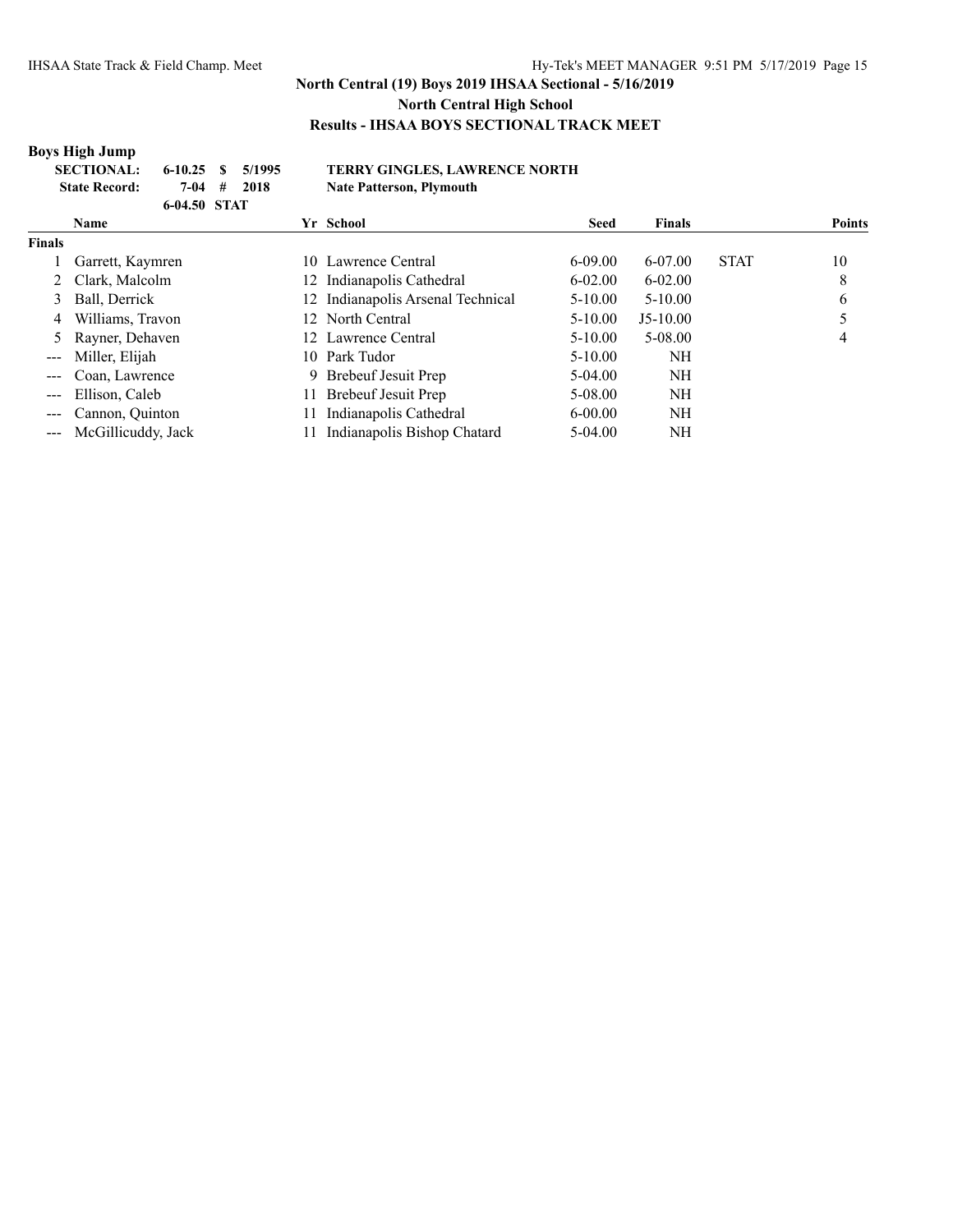### **Boys Pole Vault**

| SECTIONAL: 15-00.25 \$ 5/2009   |               |  | <b>Zach Saunders, LAWRENCE CENTRAL</b>  |
|---------------------------------|---------------|--|-----------------------------------------|
| State Record: $17-06.25$ # 2018 |               |  | <b>Colton Crum, Fort Wayne Northrop</b> |
|                                 | 14-04.00 STAT |  |                                         |

|                   | <b>Name</b>        | Yr School                        | <b>Seed</b>  | <b>Finals</b> | <b>Points</b> |
|-------------------|--------------------|----------------------------------|--------------|---------------|---------------|
| Finals            |                    |                                  |              |               |               |
|                   | Hutchens, John     | 12 Indianapolis Cathedral        | $14 - 00.00$ | 13-06.00      | 10            |
|                   | Martin, Max        | Indianapolis Cathedral           | $12 - 00.00$ | $11-06.00$    | 8             |
| 3                 | Cobb, Cayden       | 11 Lawrence Central              | $12 - 00.00$ | $11 - 00.00$  | O             |
| 4                 | Loftus, Patrick    | 11 Lawrence Central              | $10-06.00$   | 10-06.00      |               |
|                   | Penafiel, Ralph    | 12 Brebeuf Jesuit Prep           | $10-06.00$   | $J10-06.00$   |               |
| 6                 | Walter, Steven     | 10 Heritage Christian            | $10-00.00$   | $10 - 00.00$  |               |
|                   | Williams, Clay     | 10 Indianapolis Bishop Chatard   | $9 - 00.00$  | $9 - 06.00$   |               |
|                   | Torres, Francisco  | Brebeuf Jesuit Prep              | $8 - 00.00$  | NH            |               |
| $\qquad \qquad -$ | Ochstein, Cole     | 12 Heritage Christian            | 10-06.00     | NH            |               |
|                   | Reed, Jordan       | 9 Indianapolis Arsenal Technical | $9 - 00.00$  | NH            |               |
|                   | --- Kirtz, Donovin | Indianapolis Arsenal Technical   | $9 - 00.00$  | NH            |               |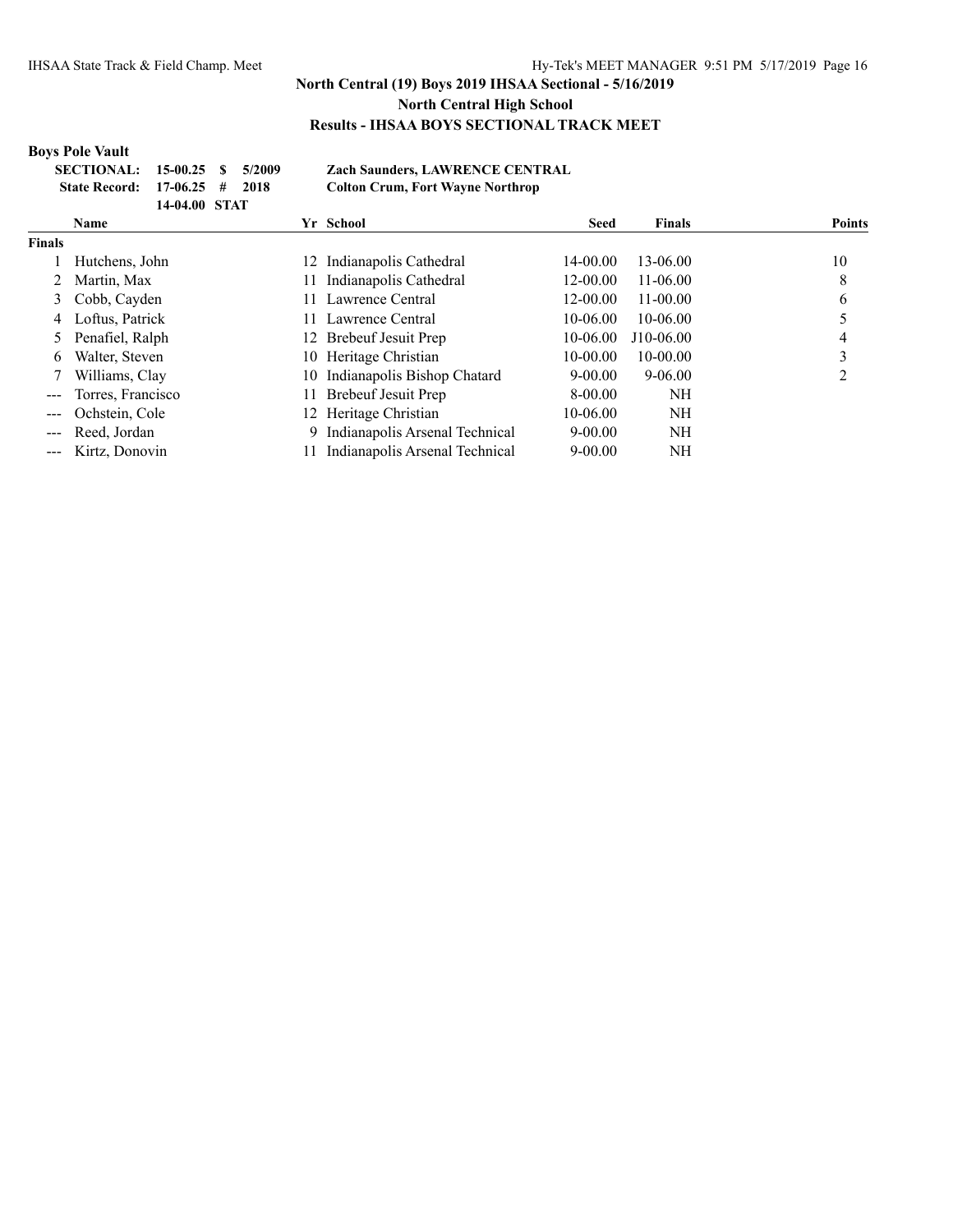## **Boys Long Jump**

| <b>SECTIONAL:</b>             |               | 24-04 \$ 5/17/2012 | Jeron Brown, Lawrence Central |
|-------------------------------|---------------|--------------------|-------------------------------|
| State Record: 24-07.75 # 1995 |               |                    | Frank Young, Kokomo           |
|                               | 22-04.75 STAT |                    |                               |

|        | Name              |     | Yr School                      | Seed         | <b>Finals</b> | H# | <b>Points</b> |
|--------|-------------------|-----|--------------------------------|--------------|---------------|----|---------------|
| Finals |                   |     |                                |              |               |    |               |
|        | Gardner, Montell  | 12  | Indianapolis Arsenal Technical | 22-08.50     | 21-11.75      |    | 10            |
|        | Adeyonu, Opeyemi  | 11  | North Central                  | $21 - 11.00$ | 21-11.25      |    | 8             |
| 3      | Ball, Derrick     | 12  | Indianapolis Arsenal Technical | 23-00.75     | 21-08.50      |    | 6             |
| 4      | Gaskin, Elijah    |     | Lawrence Central               | 22-06.00     | 21-03.25      |    |               |
| 5      | Welch, Miguel     | 12  | Lawrence Central               | $21 - 11.00$ | 20-06.50      |    | 4             |
| 6      | Miller, Elijah    | 10. | Park Tudor                     | 20-00.00     | 20-02.25      |    | 3             |
|        | Rome, Emanuell    |     | 12 North Central               | 21-03.00     | 19-08.25      |    | 2             |
| 8      | Cannon, OuJuan    | 9.  | Indianapolis Cathedral         | 19-01.00     | 19-06.00      | 2  |               |
| 9      | Chigudu, Taona    |     | 9 Herron                       | 19-00.00     | 18-01.50      | 2  |               |
| 10     | Churchward, Cash  |     | Indianapolis Bishop Chatard    | 19-03.00     | 17-03.25      | 2  |               |
| 11     | Gilbert, Destan   | 10  | Tindley                        | 17-05.00     | 17-00.50      | 2  |               |
| 12     | Jackson, Jeremiah | 9.  | Brebeuf Jesuit Prep            | 17-09.00     | 16-00.25      | 2  |               |
| 13     | Laing, Mario      | 10  | Herron                         | 14-11.00     | 15-01.00      | 2  |               |
| 14     | Torres, Francisco |     | Brebeuf Jesuit Prep            | 16-06.00     | 14-09.00      | 2  |               |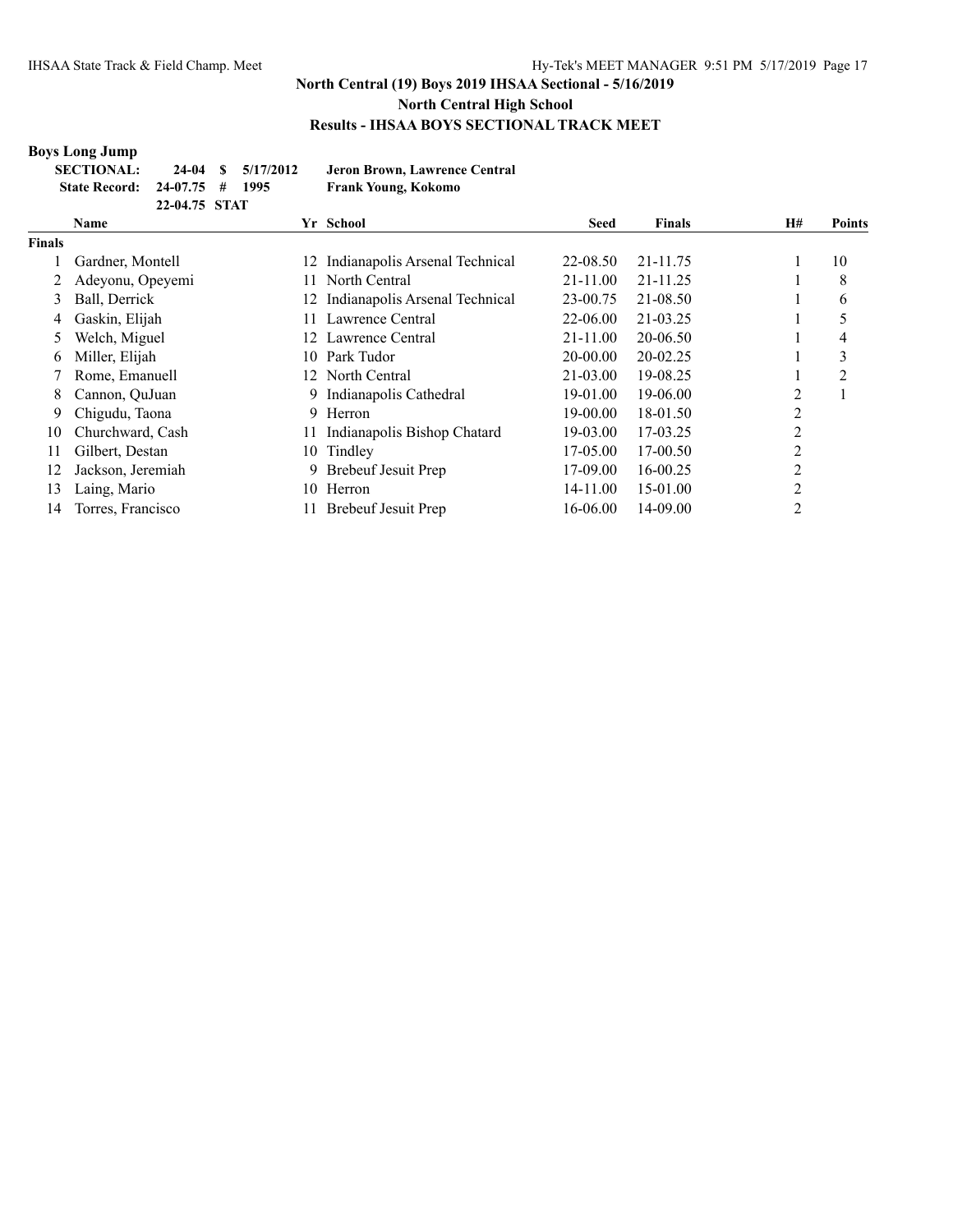# **Boys Shot Put**

| SECTIONAL: 61-01.50 \$ 5/1997 |               |  | <b>JEREMY ALLEN, PIKE</b> |
|-------------------------------|---------------|--|---------------------------|
| State Record: 66-08.50 # 1997 |               |  | Jeremy Allen, Pike        |
|                               | 53-05.50 STAT |  |                           |

|        | Name               |     | Yr School                      | <b>Seed</b> | <b>Finals</b>  |             | H# | <b>Points</b> |
|--------|--------------------|-----|--------------------------------|-------------|----------------|-------------|----|---------------|
| Finals |                    |     |                                |             |                |             |    |               |
|        | Alyea, Ethan       | 12  | North Central                  | 59-03.00    | 56-02.50       | <b>STAT</b> | 2  | 10            |
| 2      | Gray, JaVonn       | 12. | Lawrence Central               | 52-08.00    | 56-01.00       | <b>STAT</b> | 2  | 8             |
| 3      | Pemberton, Adam    |     | Indianapolis Bishop Chatard    | 45-00.00    | 48-11.00       |             | 2  | 6             |
| 4      | Jones, Gabe        | 12  | Park Tudor                     | 50-04.00    | 48-02.50       |             | 2  | 5             |
| 5      | Wilson, Joseph     | 12  | Lawrence Central               | 49-00.00    | 46-08.50       |             | 2  | 4             |
| 6      | Ford, Quinn        | 12  | North Central                  | 46-09.50    | 45-01.00       |             | 2  | 3             |
|        | Wittler, Brennan   | 12  | Park Tudor                     | 44-02.00    | 44-02.50       |             | 2  | 2             |
| 8      | Elliott, Rylan     | 12  | Indianapolis Bishop Chatard    | 43-00.00    | 41-09.00       |             | 2  |               |
| 9      | Schommer, Jacob    | 12  | Indianapolis Cathedral         | 41-04.00    | $40 - 05.50$   |             |    |               |
| 10     | Williams, Jerry    |     | Indianapolis Arsenal Technical | 40-02.50    | 39-01.50       |             |    |               |
| 11     | Barker, Jon        | 12  | Indianapolis Cathedral         | 39-09.00    | 36-04.50       |             |    |               |
| 12     | Sledd, Joel        |     | Heritage Christian             | 34-03.00    | 34-00.00       |             |    |               |
| 13     | Pallekonda, Caleb  | 10  | Heritage Christian             | 35-10.00    | 33-02.50       |             |    |               |
| 14     | Jones, Anthony     |     | Indianapolis Arsenal Technical | 37-08.75    | 33-01.50       |             |    |               |
| 15     | Burrow, Jackson    |     | 10 Herron                      | 33-00.00    | 32-05.00       |             |    |               |
| 16     | Helms, Amari       | 9.  | Herron                         | 32-11.00    | 31-02.50       |             |    |               |
| $---$  | Miller, Tyler      | 12  | <b>Brebeuf Jesuit Prep</b>     | 42-05.00    | N <sub>D</sub> |             |    |               |
| ---    | Abdul-Majid, Ticen | 10- | <b>Brebeuf Jesuit Prep</b>     | 40-06.00    | ND             |             |    |               |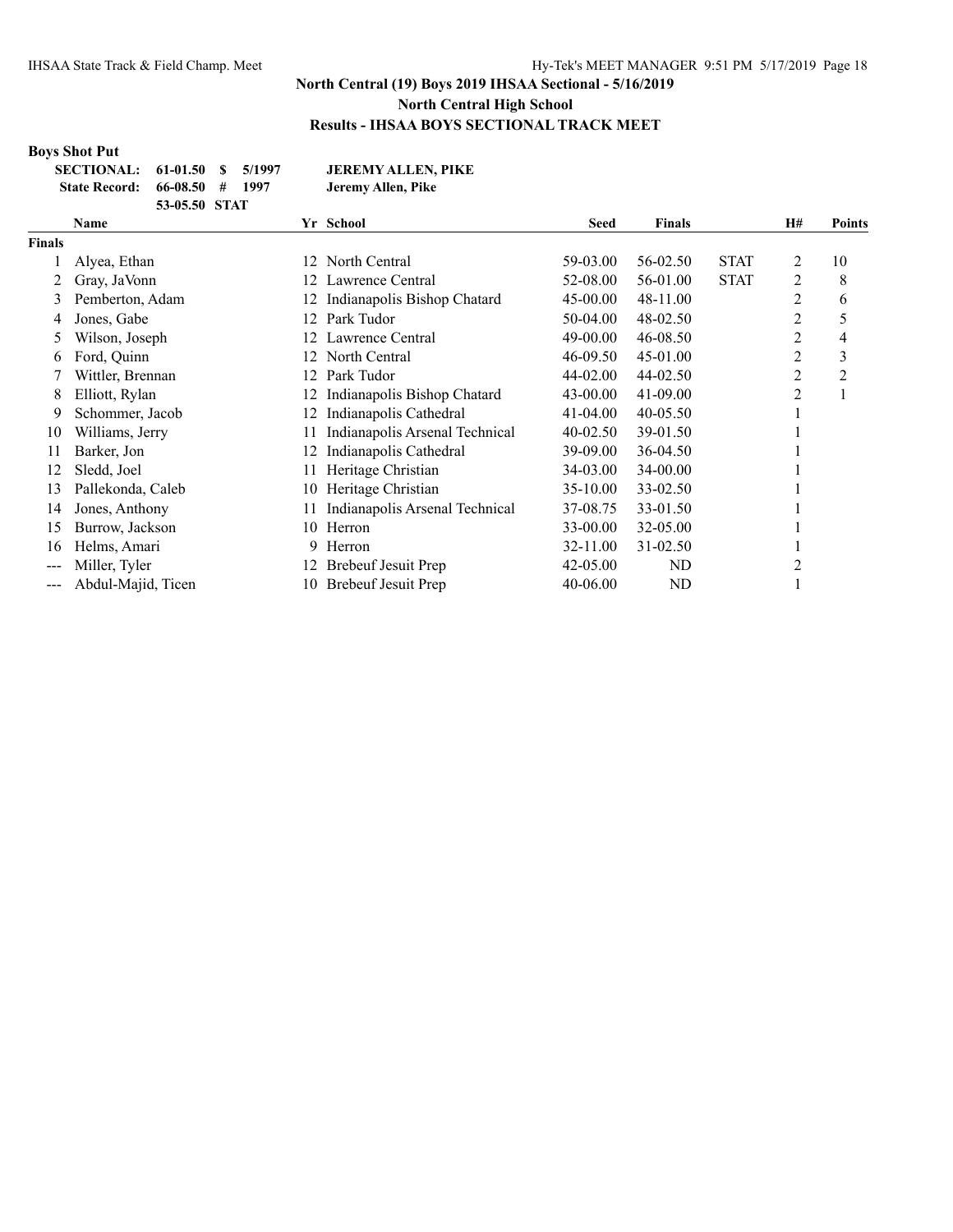## **Boys Discus Throw**

| <b>SECTIONAL:</b>    | $192-10S$   | 5/1997   | <b>JEREMY ALLEN, PIKE</b>     |
|----------------------|-------------|----------|-------------------------------|
| <b>State Record:</b> | $217-01$ #  | - 1993 - | John Schulte, Hanover Central |
|                      | 159-10 STAT |          |                               |

|               | Name                |     | Yr School                      | <b>Seed</b> | <b>Finals</b>  |             | <b>H#</b>      | Points         |
|---------------|---------------------|-----|--------------------------------|-------------|----------------|-------------|----------------|----------------|
| <b>Finals</b> |                     |     |                                |             |                |             |                |                |
|               | Alyea, Ethan        | 12. | North Central                  | 184-00      | 174-07.50      | <b>STAT</b> | 2              | 10             |
|               | Brooks, DeZaun      | 12. | Lawrence Central               | 156-05      | 142-02.50      |             | $\overline{2}$ | 8              |
| 3             | Jones, Gabe         | 12. | Park Tudor                     | 132-03      | 134-05.50      |             | 2              | 6              |
| 4             | Wittler, Brennan    | 12. | Park Tudor                     | 111-09      | 118-02.50      |             | 2              | 5              |
| 5             | Alvey-Knapp, Hayden | 11. | North Central                  | 134-01      | 116-00.50      |             | 2              | 4              |
| 6             | Finnell, Joe        | 12. | Indianapolis Cathedral         | 118-02      | 113-05.50      |             | $\overline{c}$ | 3              |
|               | Alexander, Daron    | 12. | Lawrence Central               | 126-09      | 108-09.00      |             | 2              | $\overline{c}$ |
| 8             | Schommer, Jacob     |     | Indianapolis Cathedral         | 113-00      | 104-00.50      |             | $\overline{2}$ |                |
| 9             | Werle, Ben          | 12. | Herron                         | 103-00      | 95-02.00       |             |                |                |
| 10            | Leveridge, Edward   | 10  | Heritage Christian             | 102-02      | 91-07.00       |             |                |                |
| 11            | Burrow, Jackson     | 10  | Herron                         | 105-00      | 89-10.00       |             |                |                |
| 12            | Elliott, Rylan      |     | Indianapolis Bishop Chatard    | 110-00      | 89-01.00       |             |                |                |
| 13            | Sledd, Joel         |     | Heritage Christian             | 110-00      | 86-02.00       |             |                |                |
| 14            | Jones, Anthony      | 11  | Indianapolis Arsenal Technical | 100-02      | 85-00.00       |             |                |                |
| 15            | Williams, Jerry     |     | Indianapolis Arsenal Technical | 102-00      | 80-09.00       |             |                |                |
| ---           | Barnes, Taylor      | 12  | Park Tudor                     | 72-02       | ND             |             |                |                |
| ---           | Miller, Tyler       |     | <b>Brebeuf Jesuit Prep</b>     | 115-07      | N <sub>D</sub> |             | 2              |                |
|               | Abdul-Majid, Ticen  | 10  | Brebeuf Jesuit Prep            | $90 - 10$   | ND             |             |                |                |
| $---$         | Pemberton, Adam     | 12. | Indianapolis Bishop Chatard    | 100-00      | ND             |             |                |                |